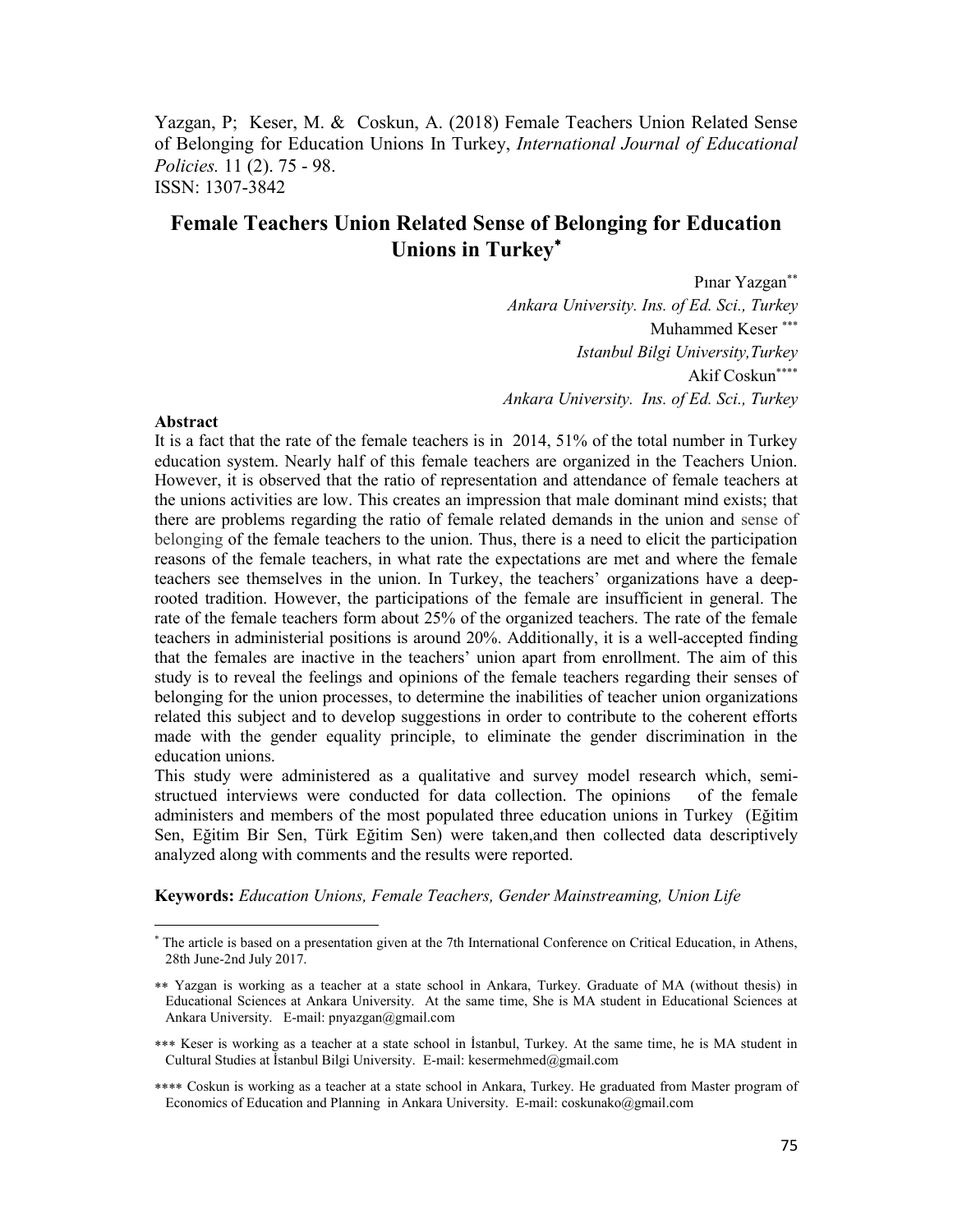### **Introduction**

Unions are defined as labour organizations struggling to protect their members' economical, personal and democratic rights and enhancing the conditions in their organized field. However, considering union reality and roles in which unions should take part, the definition is open to discuss It would be better to explain unions through general and specific discrepancies they need to solve and as a living organism with their all aspects. In this sense, as class organizations, unions should be discussed upon comprehensive transformation of the field in favor of labor. Besides, it would be more realistic to define unions depending on desire for democracy, equality and peace in national and international field, liberation of labor, and an imagination of life which will render unions' own organizational entity meaningless. It should not be ignored that union struggle possesses diversity which includes nearest gains, and it is increasingly a developing reconstruction of life. With this respect, "unions should struggle free from capital, state and political parties, be in solidarity with political parties in accordance with common goals, and look after their members' rights and benefits during this processes" (Aksoy & Günbayı, 2016, p. 11).

It is important that how a union defines itself and its struggle as an organizational manner and union's ways of perception by its members and future members because of the fact that these parameters set the framework of entrance to the unions and union processes. In addition to this, the form of relation between union and politics, the entity of union democracy and daily practices in union processes have an impact on organizational configuration of unions.

As consisted of both men and women members, unions have to be structures which are particularly sensitive to gender mainstream in addition to issues above mentioned and this sensitiveness are corresponded in union practices. In particular, when it is considered that present-day liberal and conservative tendencies regard women as secondary identities in society, union life must be built such inevitably that it could destroy all the tendencies. In fact, it is known that significant problems are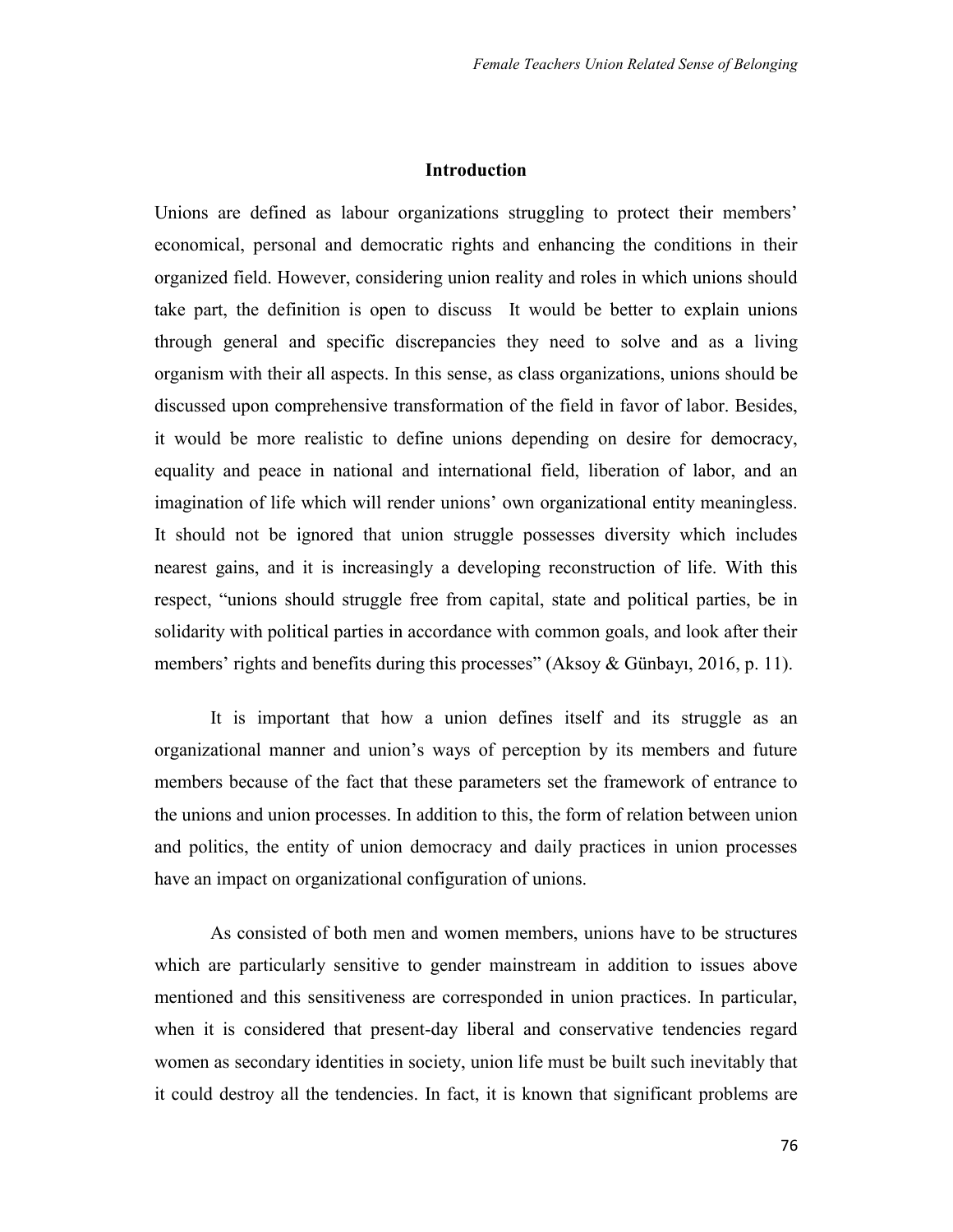being experienced in union organization under the title of 'women' in Turkey. As Urhan (2014) indicates, unions carry a "woman blind" attitude while planning their primary activities such as collective bargaining, education, organization. In historic process, male dominant understanding has regarded women's work as temporary and opposed to women's playing a part in union life (Tokgöz, 1994). It is seen that women are oppressed under masculine understanding in society and this understanding becomes a burden for women under the name of social roles. It is observed that women who act in an internalized identity do not have sufficient interest for union activities, do not take part in unions adequately, do not join their own unions' activities even, and they are not willing and persistent for participating in managing bodies of unions. In this sense, such determinations are made that a male dominant structure rules over unions in general, women are expected to be passive in union processes, and women are also kept away from union organization (Alican, 2007; Seçer, 2009; Tokgöz & Sayılan, 1998).

There is a deep-rooted tradition of organization in education field in Turkey. Whereas the inception of union organization process that dates back to *Encümen-i Muallim*, which was founded in 1908, have been cut in several times (by miliary coup and fascist states), these organization structures have formed the present day. Yet as Işıklı (1990) states, September 12 (1980) military coup have been one of the most determinant elements in Turkey in terms of unionism's evolution.

Because of September 12 coup, educators whose unions were banned were exposed to critical attacks; and these people had to resist to such problems as suspension from their work, were put under surveillance, were arrested for union activities and were forced to leave the country. Almost a year later passing disorganisedly, education unions have started to rebuild themselves, but they have just come across such problems: Either setting up opponent organizations and resisting mechanisms to contradictions and attacks or leading to integrated organizations to the system and organizations contributing to its legitimacy. In this sense, as democratic teacher movement has selected the first way, structures close to governments and benefiting from government's power have been constructed and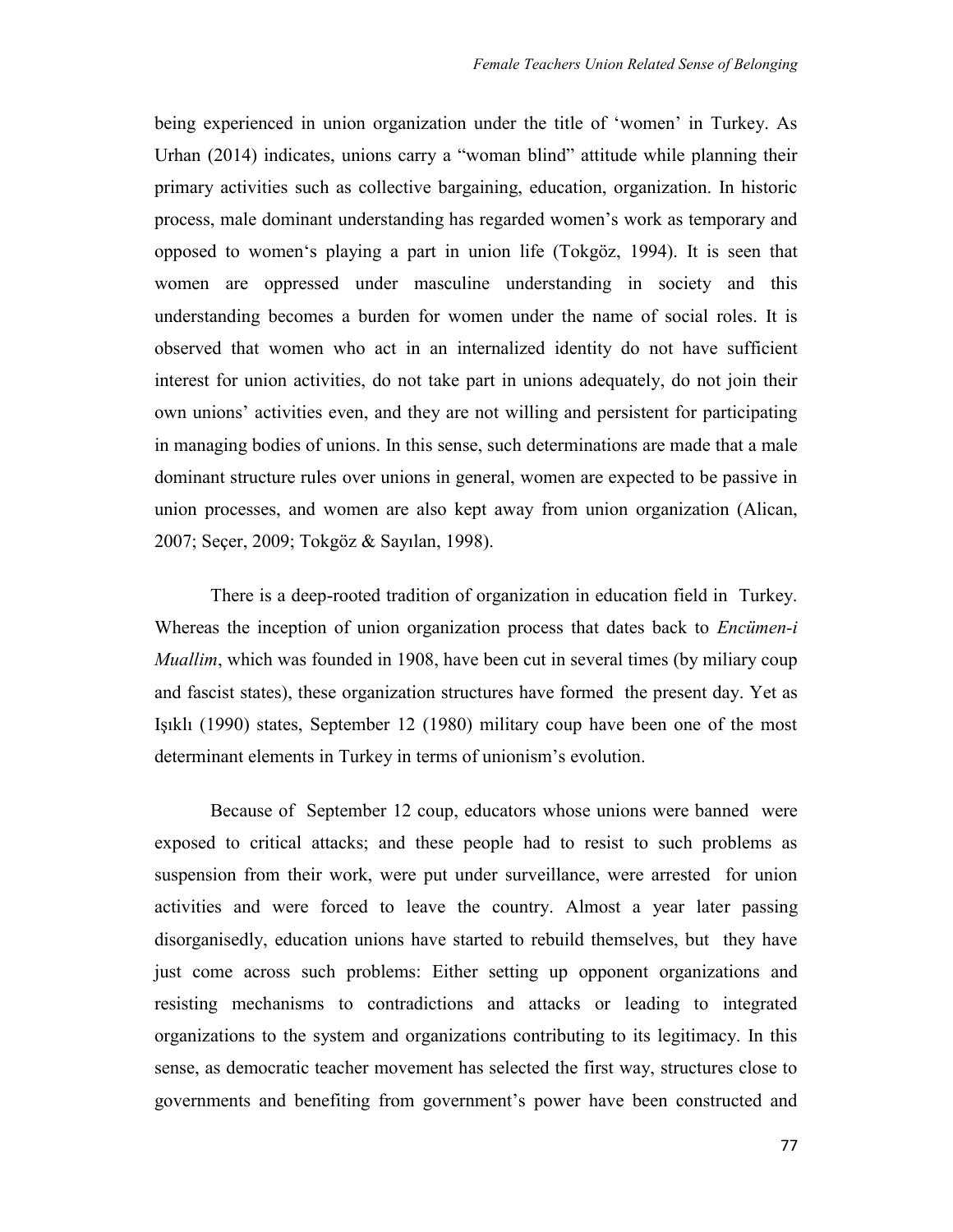these structures have increased the number of their members quickly under the shadow of dominant political determinants. Along with these structures form the numeric majority, such improper practices in union struggle have been experienced as the union debts are being afforded by the government itself. Liberal conservative government has revived these education unions which can be stated as 'partizan'. The government has joined these unions' general meetings and dictated its policy. Moreover, it has been experienced that placing their own 'partizans' into management positions and forcing education workers (especially junior teachers) to be the members of their own union. All of these developments have decreased the power of unions in education field. Besides, female problem which traditionally continues its existence in unions has taken a new form through political interaction and showed itself as a problem to be considered in the field.

Today in Turkey, although the rate of female teachers working in education field is more than male teachers, the rate of female teachers' representation and taking part in managing bodies is unfortunately lower (Önder, 2013). For instance, when examined 2016 year's union agreements in Turkey, it can be observed that the rate of female teachers in education unions is low (Table 1).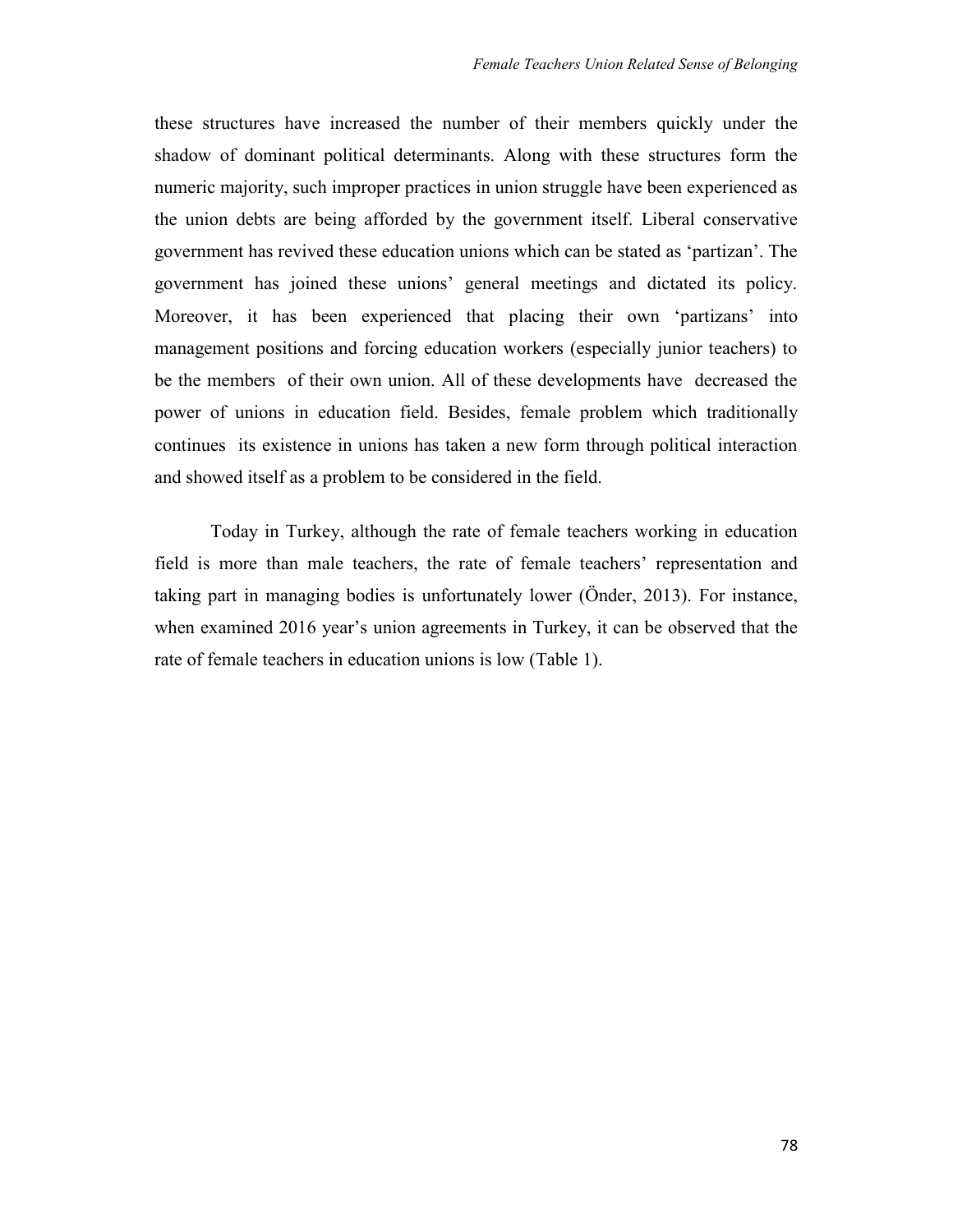| <b>Unions</b> |        |        |                 |         |        |                |         |         |
|---------------|--------|--------|-----------------|---------|--------|----------------|---------|---------|
| Eğitim Sen    |        |        | Türk Eğitim Sen |         |        | Eğitim Bir-Sen |         |         |
| Total         | Male   | Female | Total           | Male    | Female | Total          | Male    | Female  |
| 119.876       | 65.113 | 54.763 | 210.946         | 119.345 | 91.601 | 402.172        | 235.890 | 166.282 |
| $\frac{0}{0}$ | % 54   | % 46   |                 | %57     | % 43   |                | %59     | %41     |

**Table 1. Education Unions' Member Distribution by the Unions**

\* *This table was done according to 2016 Memorandum of Understanding*.

In addition to this, the rate of female teachers' taking part in managing bodies of education unions presents us a lot more frightening scene. For example, there is no female member in Eğitim Bir-Sen (the most crowded education union in Turkey with its 402.000 members) and Türk Eğitim Sen (the second crowded education union in Turkey with its 210.000 members) Central Executive Committee do not have any female members in managing bodies. Eğitim Sen (the third crowded education union in Turkey) seems much better with three female members in its Central Executive Committee. Moreover there is not any chairwoman in Eğitim-Bir Sen's branch offices in Turkey (more than 120 branches), there are 20 female administrators among Branch Office Executive members all around Turkey (around 700 branches).  $<sup>1</sup>$ </sup> There are 32 female administrators in Türk Eğitim Sen's Branch Office Executives and 210 female administrators in Eğitim Sen's Branch Office Executives. It is remarkable that Eğitim Sen's female executive rates are higher as it is. However, the problem does not remain limited to the representation of females in unions. It has been observed that the rate of female participation in union activities is lower too.

It is clear that the relation among female teachers, unions and the scene observed nowadays are connected to social, political, and cultural processes that we are experience. However, concerning females' position in union life, such topics should be studied as the entity of male dominant understanding in unions, the level of carrying demands related to female issue, the criteria of shaping union belonging of female teachers. It is certain that problems affecting females' enrollment and acceptance to unions, their union expectations and level of meeting these expectations, and the location where females place themselves in union field must be

 $\overline{a}$ 

 $<sup>1</sup>$  These results have been obtained by scanning the branch offices' web adresses as no data has been</sup> given for this study despite requested.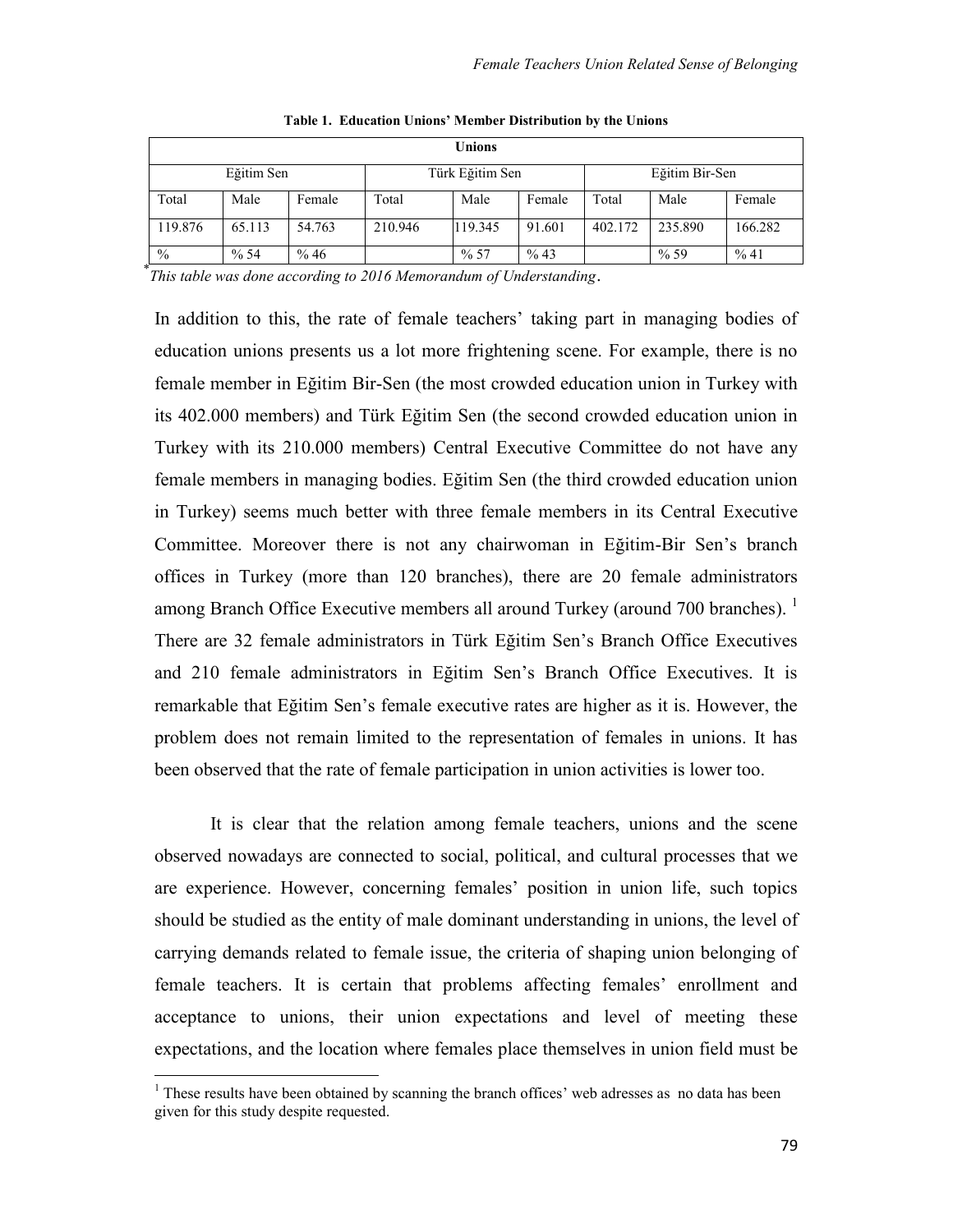discussed. The aim of this study is to find out female teachers' feelings and ideas about their senses of belonging to unions by taking the reasons into consideration. With its proposals, the study is expected to contribute such issues as revising union paradigms with women themselves and with susceptibility of women's entity in unions, readjusting the organizational processes appropriately for the sense of equity and practice of equity, and women's being in the forefront as determiners of union struggle.

### **Methodology**

This study has been carried out with a qualitative research approach and interview method has been used as data collection tool. The interviews were conducted with female executives and members of the three education unions in Turkey which are organized and including majority in terms of numerical (Eğitim Sen, Eğitim Bir Sen, Türk Eğitim Sen) and emerging results have been reported.

In interviews, a semi-structured technique has been used and questions have been arranged according to the situation of being a member or an executive in education unions. Interviewees in this study consist of teachers (primary, secondary, and high school) who are working in state schools in Ankara and head office executives in education unions. Interview questions have been documented in writing and can be seen in Appendix 1.

### **Data Analysis**

In consequence of conceptual research about the study and interviews, gained data have been put in order on the basis of following themes. In semi-structured and face to face interviews which made with female members and executives of three education unions (top three ones in terms of member numbers), it has been tried to understand women's opinions, attitudes and how it affects them towards union organization. With this purpose, answers to the questions below have been tried to be found out: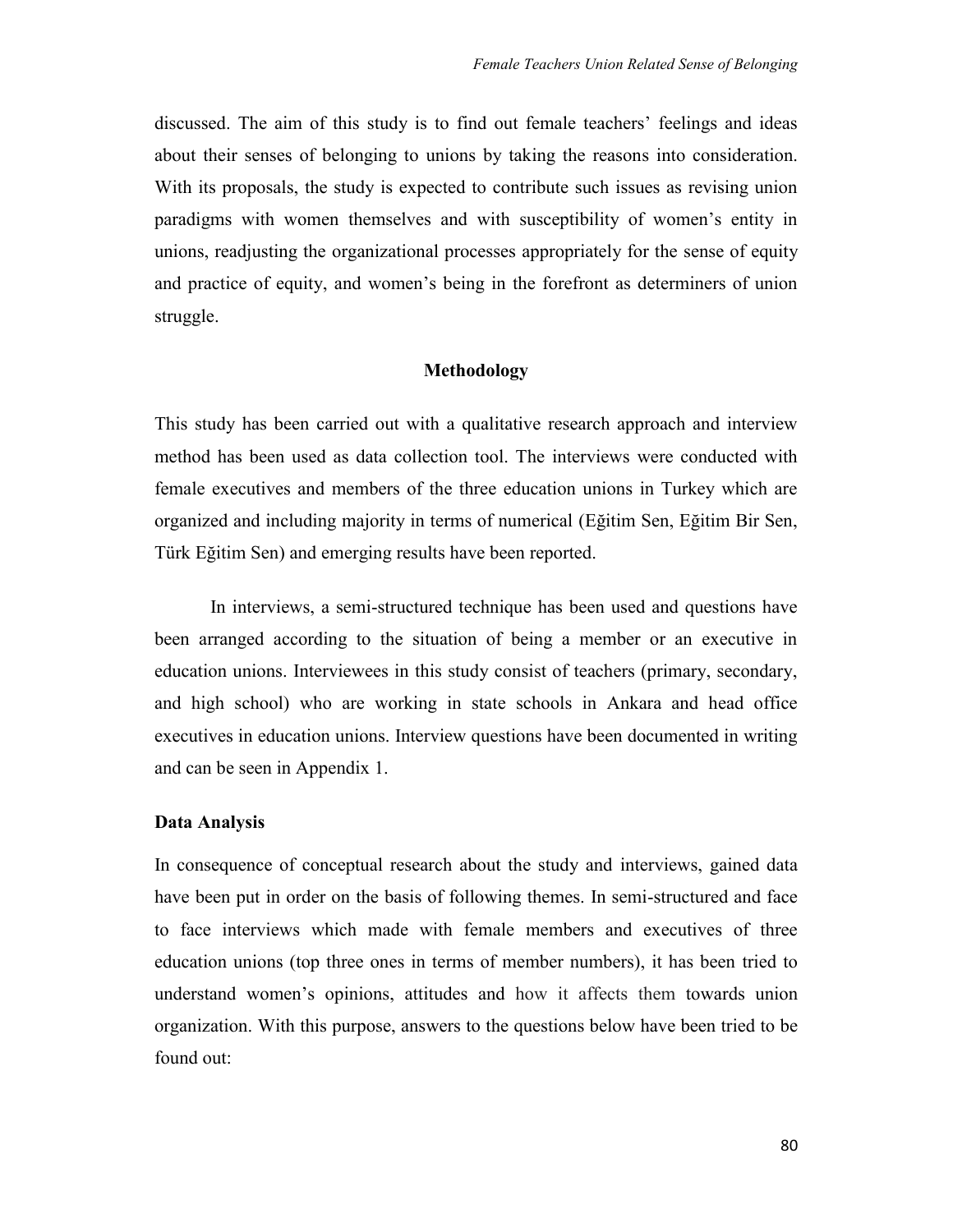From which socio-economic and cultural environments do female teachers come?

What are the aims of woman teachers as they are enrolling to education unions? How did their membership take place?

What is the level of female teachers' observing the union life and participating actively in it?

What are female teachers' opinions and level of willingness to take part in union administration?

What is the level of relation between female teachers and education unions?

Questions ordered above form the themes which all data are analyzed according to and collected findings have been analyzed within the scope of five themes. These are;

Socio-economic and socio-cultural level. Woman teachers' acceptance to education unions. The position of organized teachers in union process. The attitude towards taking part in union administration.

Woman susceptibility in education unions' works.

In terms of the validity of the data obtained in the research many researchers check the validity of the data were collected with Semi-structured interview.

While analyzing the data, the records of the interviews were written in the computer environment in accordance with the qualitative research design; the data were coded and classified according to the research questions and analyzed descriptively.

In a semi-structured interview the researcher prepares questions beforehand, but you can also add some open-ended questions. In this study, semi-structured and open-ended questions were used.

When analyzing the research, the interviewer's own statements were respected in terms of the reliability of the research.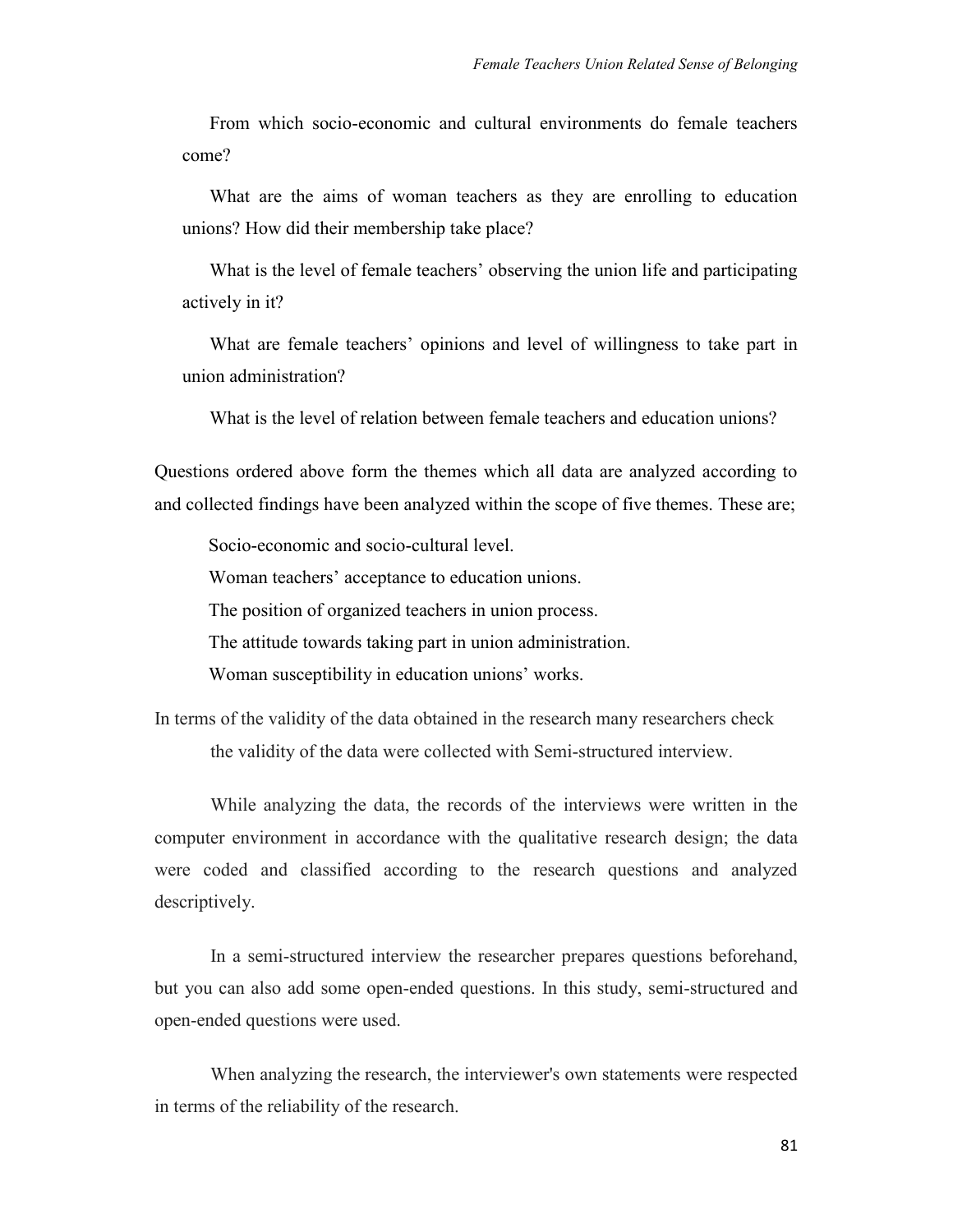### **Findings**

Collected data which aim to understand female teachers' ideas and attitudes related to education unions have been analyzed under five titles below.

# **From which socio-cultural and socio-economic environments do female teachers come?**

In this study, it has been observed that women teachers mainly come from lowermiddle and middle economic classes. These teachers describe their family as traditional (male-dominant) (I2, I4, I6, I7, I8, I9, I10, I11, I14), conservative (I1, I12, I13 ) and modern (I3, I5, I15). However, it has been understood that the determinants in these teachers' comments are being built on "male" roles. Female teachers have stated these sentences:

I15: *"I have a modern and reformer family... My mother does all duties at home."*

I6: *"We had a traditional (male-dominant) family. My father didn't let us go outside alone and stay at our friends."*

I14: *"My family was conservative as much as traditional. In the family males only were the decreers. Housework rules were the responsibility of females."*

I2: *"My family's understanding about woman is traditional. The leader of the house is the father. Father works and mother does the housework."* 

In the same title, female teachers have stated that their family approve of educating their girls with a "modern" idea and have supporting attitudes about this subject. Some expressions about these points are:

I11: *"My father said that he wanted to let me go to university, but living in a foreign city as a lonely girl was not regarded something normal. However, I knew that he trusted me in time."*

I2: *"In our house, there was such an understanding that woman should study. Women's level of education and their place in work life should be improved."*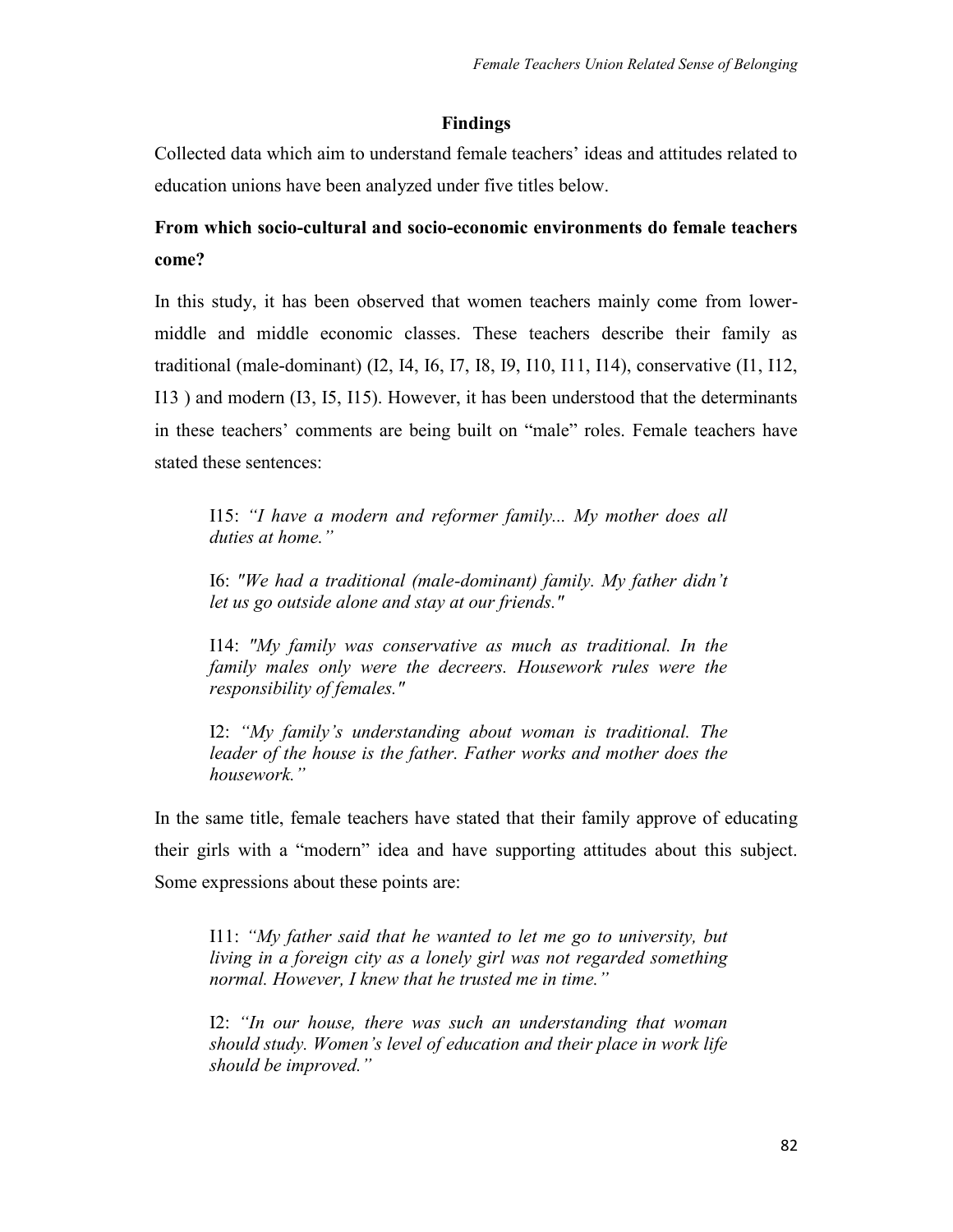### **How did the memberships of female teachers take place in education unions?**

It is seen that political and ideological reasons, and legal and professional rights come into the forefront while organized female teachers become members of unions and remain as members as well.. Only an interviewer (I1) uttered some request concerning female identity and such finding seems significant in terms of female identity and requests.

I12: *"I had no expectation from the union. Thank God, I haven't needeed any..."*

I9: *"I became a member of this union because of political reasons. "*

I3: *"There was a lawsuit about me. I knew that union lawyers could help me. I became member of the union because of it. After the case, I have seen that my union doesn't represent me; so I have changed my union."* 

Significant part of female teachers (excluding I1, I3, I14) have become member to unions after an experience of ten years working. Regarding this, female teachers' memberships have turned out to be true by means of friend effect, union trips and workplace representatives. However recently, administrative staffs who are mostly close to a union in Turkey have had an impact on newly appointed teachers while they become members of education unions. There is such an example in this sense: I14: *"I am now a trainee teacher. I don't have a union commitment, but I became a member thanks to the school principal."*

Becoming a member to education unions can happen in different ways. Some of female teachers become members with their own wishes (I1, I5, I6, I9), some of them become members due to works of union agents (I3, I4, I10, I11, I14 ), and some are affected by ideological reasons (I2, I7, I15). There are such examples as:

I15: *"I have become a member because of the environmental effect. It is the union which has the state support."*

I10: *"I wanted that unionization should be more common. Union representatives helped me. If another union dropped by, I would be a member of them."*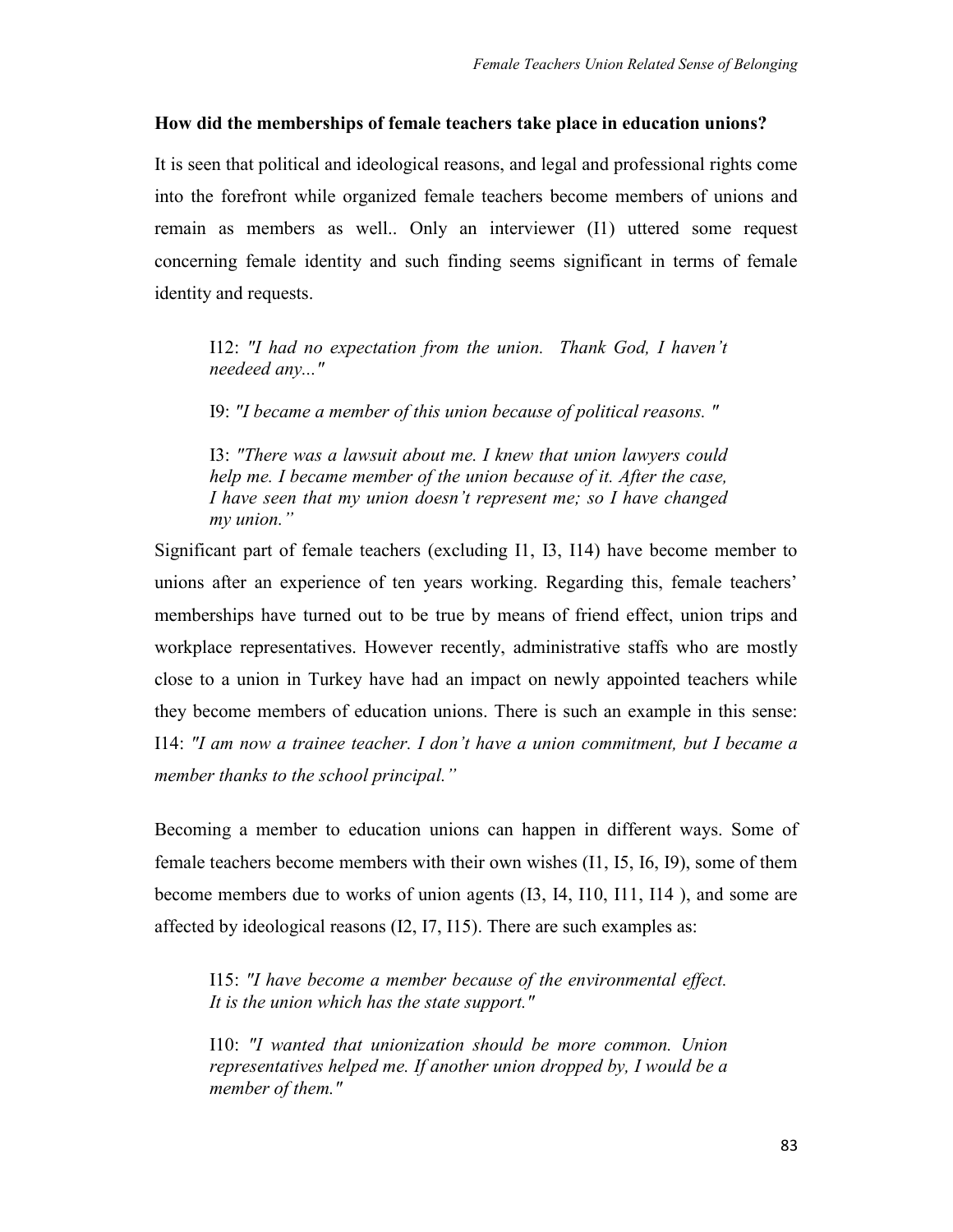I1: *"I went myself and found the union. There was a huge reaction to the union where I lived, so I wanted to be a support for the union.*

I12: *"A mosque official made me a member 12 years ago."* 

I7:"*My husband was a union member. I was ideologically close to the union, too. However, I had no desire for a membership. I became a member just because my husband wanted."*

## **What is the level of female teachers' observing the union life and participating actively in it?**

This title has been analyzed over female teachers' observing union life closely, following the union publications, participating meetings, trainings and public demonstrations actively. In conclusion, it has been reached such data; Any of the interviewers who are female teachers (excluding representatives and executives) doesn't read union publications regularly. Some of them told that they do not need to read, they have no interest, and they just look through them. Some statements about this question are:

I3: *"Union publications do not come to us sufficiently. I don't have time to go to the union in order to get publications. "*

I4: *" They do not attract my interest. I just take a glance when I see."*

I8: *"I don't need to follow and read union publications. "*

I14: *" I follow on Facebook and twitter. The union do not send us printed versions."*

I15: *"No, I do not read. They always make governmental propaganda."*

Moreover, expressions of some executives and agents of the education unions show a general result that they attend union life more actively. These interviewers (I1, I5, I6, I9, 11, I12) have stated in general that they read union publications regularly. However, it is the fact that there is a lack of reading union publications even among the female executives and agents. Some statement are like: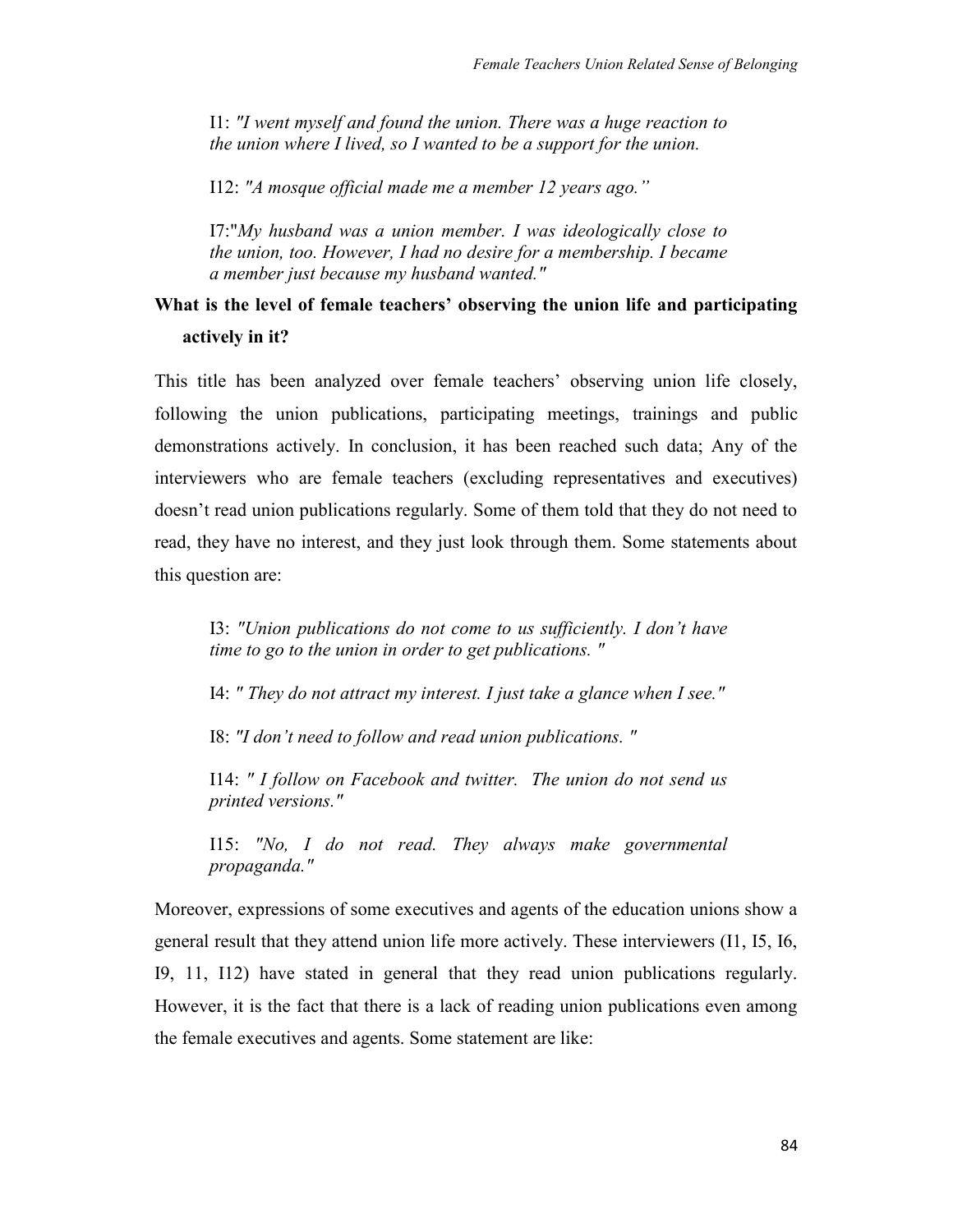I6: *"We have to follow union publications as executives. Unfortunately, I cannot read often educational matters after I retired."*

I11: *"... In recent times, I have followed publications on social media..."*

I12: *"I myself take the publications to school. I already know what they cover. "* 

Female teachers show unwillingness to participate in activities such as meetings. In addition to the teachers who do not participate in any (I2, I3, I4, I7, I8, I10, I13, I14, I15), there are also some female teachers who want to attend union activities, but they have difficulty because of family responsibilities and limited information ( I5, I9, I12). Female teachers clarify their unwillingness through such subheadings; they see union activities as waste of time, these activities don't seem interesting, they have no need to attend union activities and gender mainstreaming roles prevent them to attend.

I2: *"Once, I used to attend, but now it seems to me as waste of time."*

I8: *"I don' want to allocate some special time. It doesn't attract my interest. "*

I10: *"I do not attend any. If I was not married and didn't have my kids, I could attend sometime."*

I14: *"I do not attend. A woman surely has limited time for such things. (because of work, housework, and kids etc.) "*

I9: *"I attend activities so as to improve myself. My children are old enough to look after themselves. So I don't have difficulty much".*

I12: *"I attend usually, but I can't go far places because of my family"*

There are some who want to attend union activities, but sometimes have obstacles while attending. They told such things:

I5: *"I especially attend female issues. Working with females makes me more powerful. However, being a mother and its responsibilities are tiring. Besides, male dominant language in unions disturbs me."*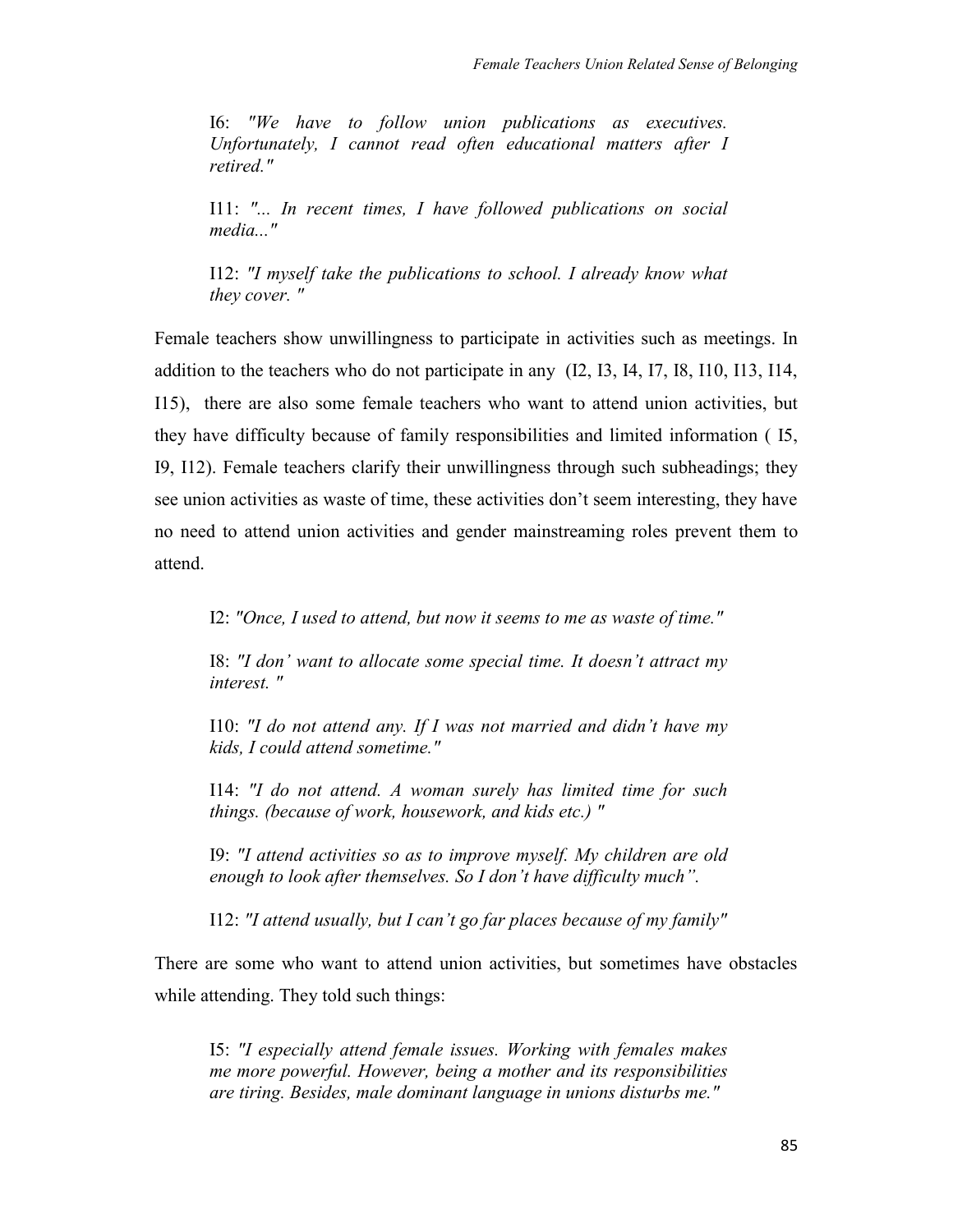I12: *"I attend mostly. However, I can't go far places because of my children and my family."*

Female teachers' ideas and attitudes for public demonstrations as interviewers have displayed the paradigm in the understanding of 'street'. Primarily, it is observed that minority of interviewer female teachers have attended the demonstrations. The ones who regard public demonstrations effective and participate regularly are executives of unions. Very few of the members have told that they attend the public demonstrations (I2, I3, I5, I9, I12). Their views are centered on; they -do not approve or even react to public demonstrations, they think no result would be got and no resistance against state should happen. (I7, I10, I13, I14, I15). Moreover, unbelief and distrust to the unions (I2, I4, I8, I10, I13, I14, I15) fearing from demonstrations (I3, I7, I13) are some of the reasons. As a result, the main question is what the female teachers understand when 'public demonstration' are told. Some interesting points about this are:

I3: *" I want to attend demonstrations which affect society."*

I5: *"I want to, but my son sometimes doesn't. I don't want him to be bored."*

I9: *" I attend the ones after school time. I attend strike actions."*

I12: *"I attended almost all of them. Solidarity for Palestine , February 28 resistance, remembrance of Mehmet Akif ..."*

I2: *" I attend the massive ones. At the beginning I had wish and belief, but now I see myself as a pawn."*

I8: *"I don't think public demonstrations as beneficial. I do not attend."*

I10: *"I do not attend absolutely. Different flags made me unhappy. I felt like a pawn of other ideologies."*

I13: *"After Gezi demonstrations, I think such activities affect the society negative."*

I14: *"I do not find public demonstrations right. Because they include violance."*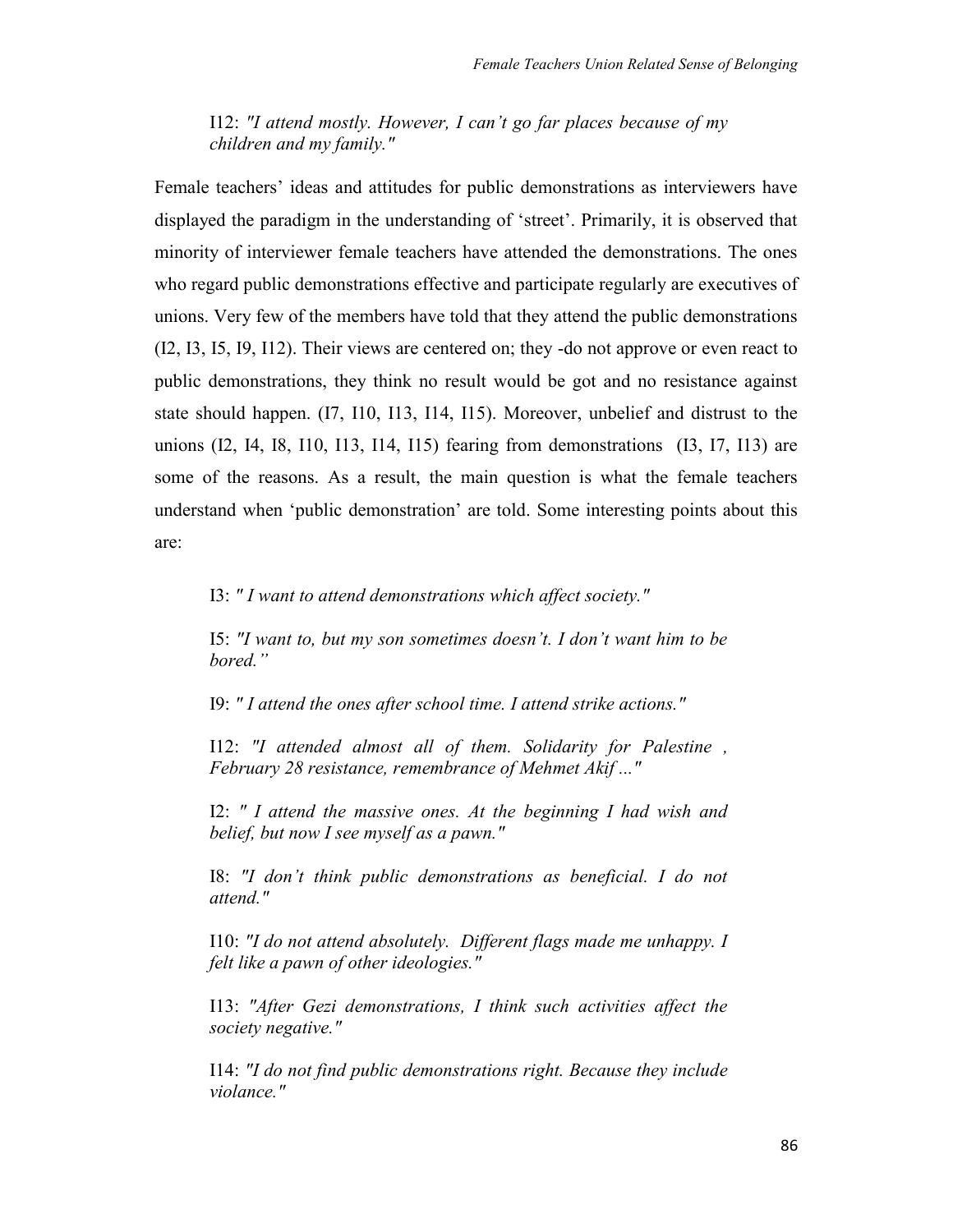Executive member interviewers express their own participations and other members' participations through such sentences:

I1: *"I certainly attend my union's public demonstrations. To me, participations in demonstrations are too low. Moreover, women have questions in their mind like 'Who will take care of my children' if anything happens to me?"*

I6: *"If I were not ill, I would attend public demonstrations again..."*

I11: *" I attend my union's public demonstrations. We have made press conference for many time. It was about Palestine and woman's scarf."*

#### **What are female opinions and the level of to take part in union administration?**

It has been observed that interviewer female teachers are unwilling to attend managing bodies of their own unions. Besides being reluctant for managing bodies, female teachers have specified that gender mainstreaming roles such as taking care of children, doing the housework, responsibilities for husbands can pose obstacles, even if they have a wish to attend (I3, I4, I5, I7, I8, I9, I13, I14, I15). Besides, some of these female teachers seem to be disturbed by this situation and some of them seem to have internalized these roles.

Despite some obstacles to take part in managing bodies of education unions, there are some female teachers who don't want to take any role with their own wishes (I3, I4, I5, I7, I8, I9, I13, I14, I15). Some female teachers also consider themselves inadequate to take role in managing bodies of education unions (I2, I4, I5, I10). In addition such problematic issues, there are also ideological discrepancies in the unions (I2, I4, I10, I15) and female teachers believe that education unions have an inadequate democratic running inside (I5, I14).

In terms of social gender roles interviewees mentioned their views such as following:

I9: "*Our husbands and children are obstacles for us. I didn't want to take role in management especially when my kids were little. Going far places is also difficult."*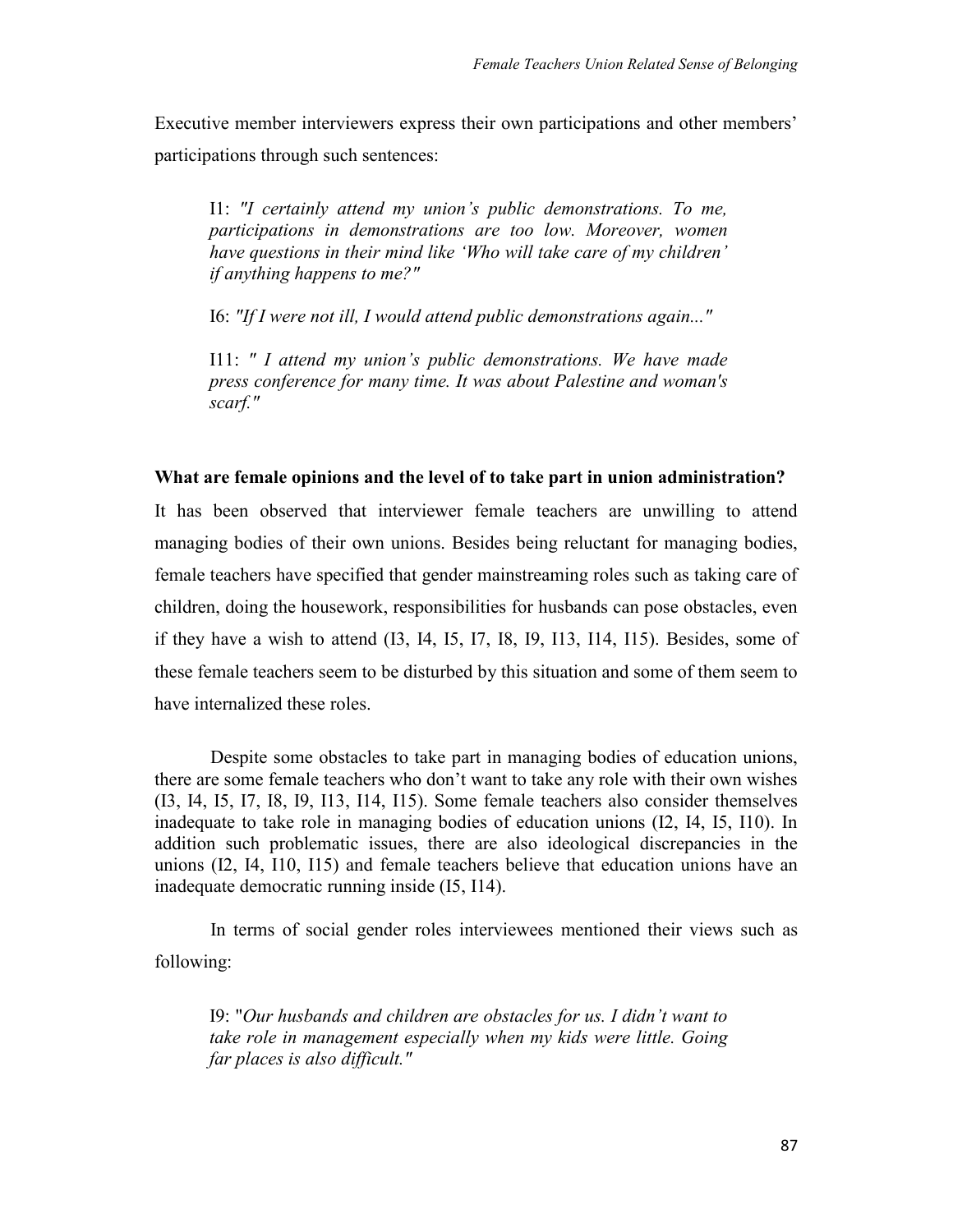I3: *"I do not have time because I am responsible for housework, my children and my family. I spend my time with my friends and cultural activities, too."*

I5: *"I have no time because I am a mother. My duties are too tiring, I can't suffice. You know; work, kids, housework.etc."*

In terms of considering themselves inadequate, interviewees mentioned their views such as following:

I2: "*We couldn't write an article for the union journal. At last, one of our male friends helped us. Women remain incapable."* 

I10: *"...but I have to improve myself. I cannot be an executive as, they do not allow this."* 

I4: *"Women don't want themselves. They do not trust in their minds."*

I5: *"...I feel inadequate. I don't spend my time reading adequately. Moreover, there is such understanding in the union that women can't do this work. Even female teachers themselves think like this."*

In terms of ideological discrepancies in the education unions, interviewees mentioned their views such as following:

I2: *"There is sharing the works among certain political groups in the union. This situation disturbs me and decreases my belief in union life."*

I4: *"I can't do with these people. There are grouping. We can't solve any problem with such discrepancies."*

In terms of anti-democratic running in the union management, interviewees mentioned their views such as following:

I5: *"Any critical role is not given to women. We can just take secretarial works and educational duties. This shows us democratic understanding is low."*

I14: *"There is too much superior-subordinate relationship in the union management. Union does not defend everyone equally."*

There are also some interesting statements about taking part in union management: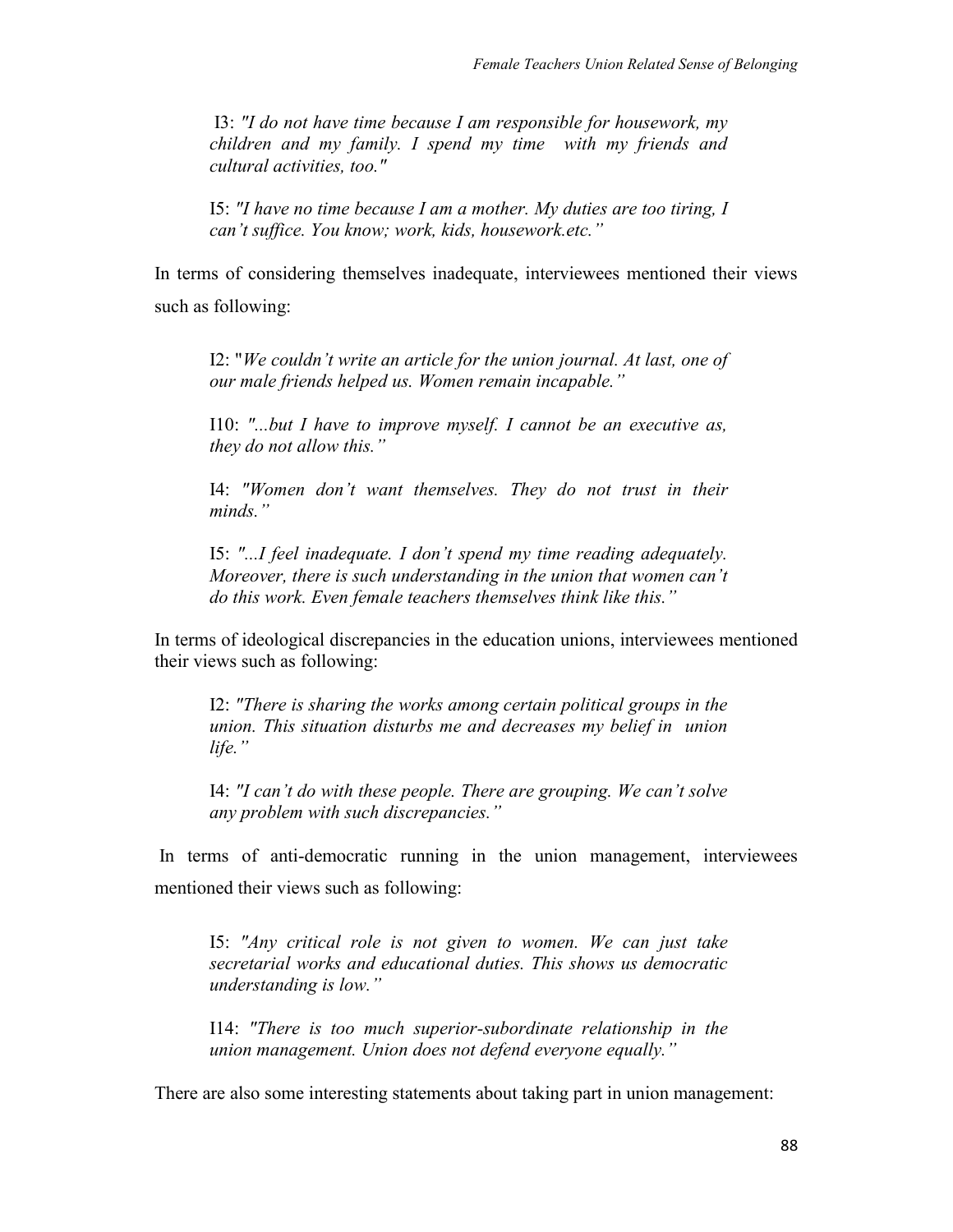I7: *"Being a member is enough. I don't want to take critical roles."*

I10: "*... They don't let me become an executive because I have no important connection."* 

I12: *"I myself don't want such a thing. If the union leaders want, I can take responsibility. They know who can do these duties."* 

K1: *"It is difficult for the ones who have no political identities. I became an executive thanks to female limits in the unions. Unfortunately, we couldn't transform our thoughts about female issues into practice. There should be a cultural spring."* 

In addition to these issues, female teachers have such basic problems while participating in managing bodies in education unions. They face with difficulties when they want to become executive candidates in male-dominant practice of the unions, and because of the conception of the unions as a career step. All these arguments lead us to the conclusion that "solely women who have tough and fighter personality can take place in the managing body of unions" (Tokgöz, 1994).

For instance;

I6: *"When I was a candidate, some calls were made to my husband for my withdrawal. But I did not stop like women always do. Duty is important and there is no sex of it. In unions, we do not seem as women, I think this is right."*

I11: *"...Now women are more demanding compared to the past. Unions are seen as a career step. Besides, male leaders don't want powerful women. They do not allow chaos situations. I think they are right because there is a chaos when women are inside the situation."*

### **What is the level of relation between female teachers and education unions?**

To understand the level of relation between woman teachers and their unions, these questions were asked: "Do you think you have a strong relationship with your union?", "Do you think your union meets your expectations?" and "Which activities should your union do?". It is seen that the relationship between the female teachers and their organized unions is weak. (I2, I3, I4, I8, I10, I15). One of the main reasons is "the unions' not meeting the needs of their members" (I2, I3, I4, I10, I13, I15).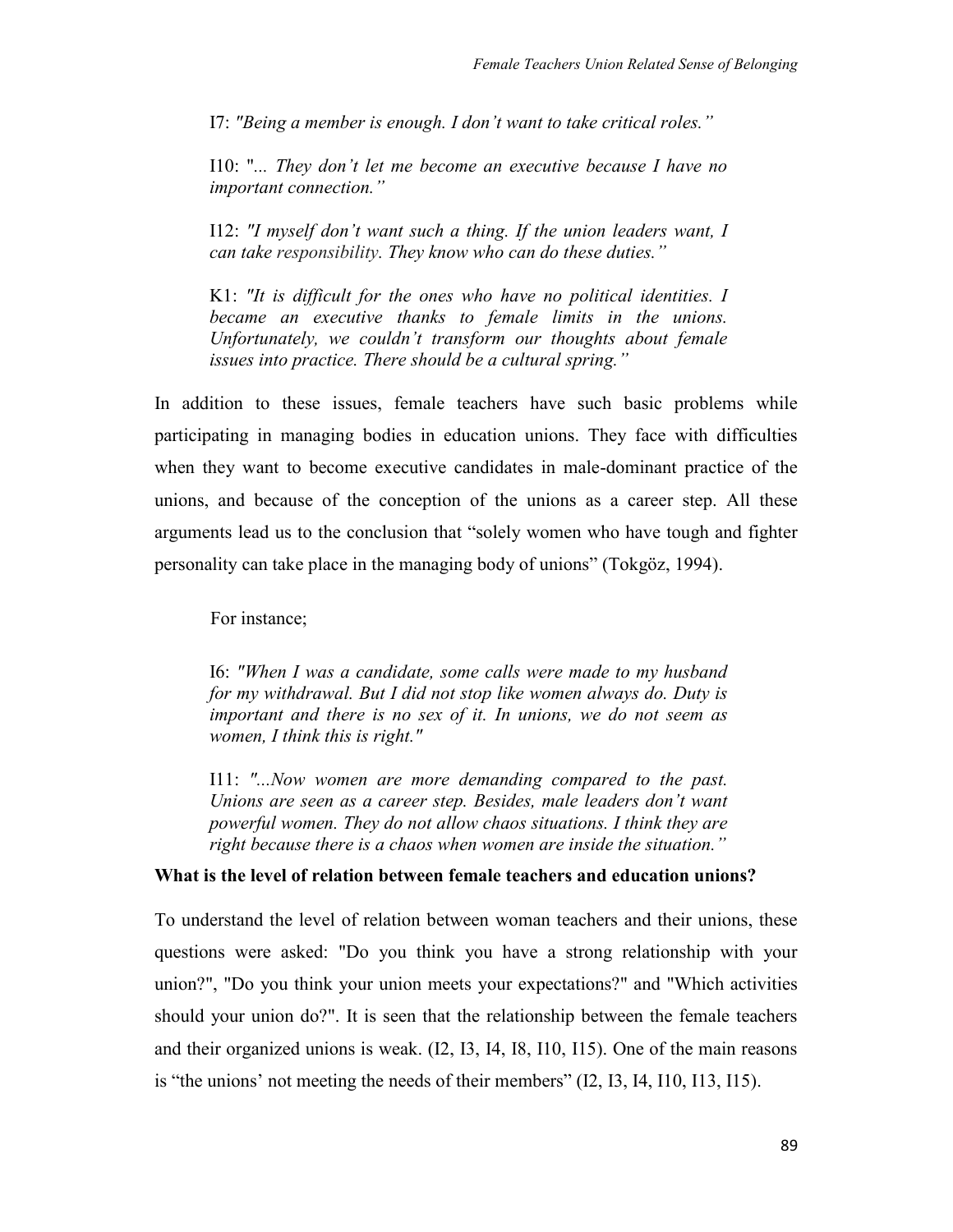It is clear that teachers who have told they have a strong relationship consider this relation as religion and political, based on legal and social rights if necessary (I1, I5, I6, I7, I9, I11, I12, I13, I14). Female teachers as interviewers have uttered their expectations from education unions under these titles; unions should give information about legal rights of teachers and about social and cultural activities; union fields should be formed as places where children can visit too; and essential information should be presented about gender mainstreaming by the unions. The case of female teachers who have told that they have no expectation from their own unions seems very significant in this field (I6, I12, I14).

The answers about the relation between female teachers and their union are below:

I2: *"I can say that I am offended. It does not help its members. There are political discussions inside the union."*

I3: *"My union does not meet my expectations. I don't believe in their sincerity, so I have no huge expectations. They get unearned income, so it is disappointment for me."* 

I4: *"...They don't show any interest except for political fields. There is a serious loss of trust in unions."* 

I9: *"My union is with its teachers and defends their rights well. I am ideologically close to my union."* 

I10: *"I have no close relationship with my union because I don't have any union conscious. I don't want it at all. They cannot represent me in such a system. I don't have any interest about female identity and works in the union about this point."*

I12: *"I have a powerful relationship with my union. I do what they want from me. I like their struggle on foreign pressure to our state, refugee problems and terrorism in the Southeast region of our country."*

I14: *"I have a good feeling because my union also thinks like me, too. I don't get any information about union activities, they do not reach us. I think there will be no problem, if I obey the rules."*

Some interviewed teachers have ordered their expectations with such sentences: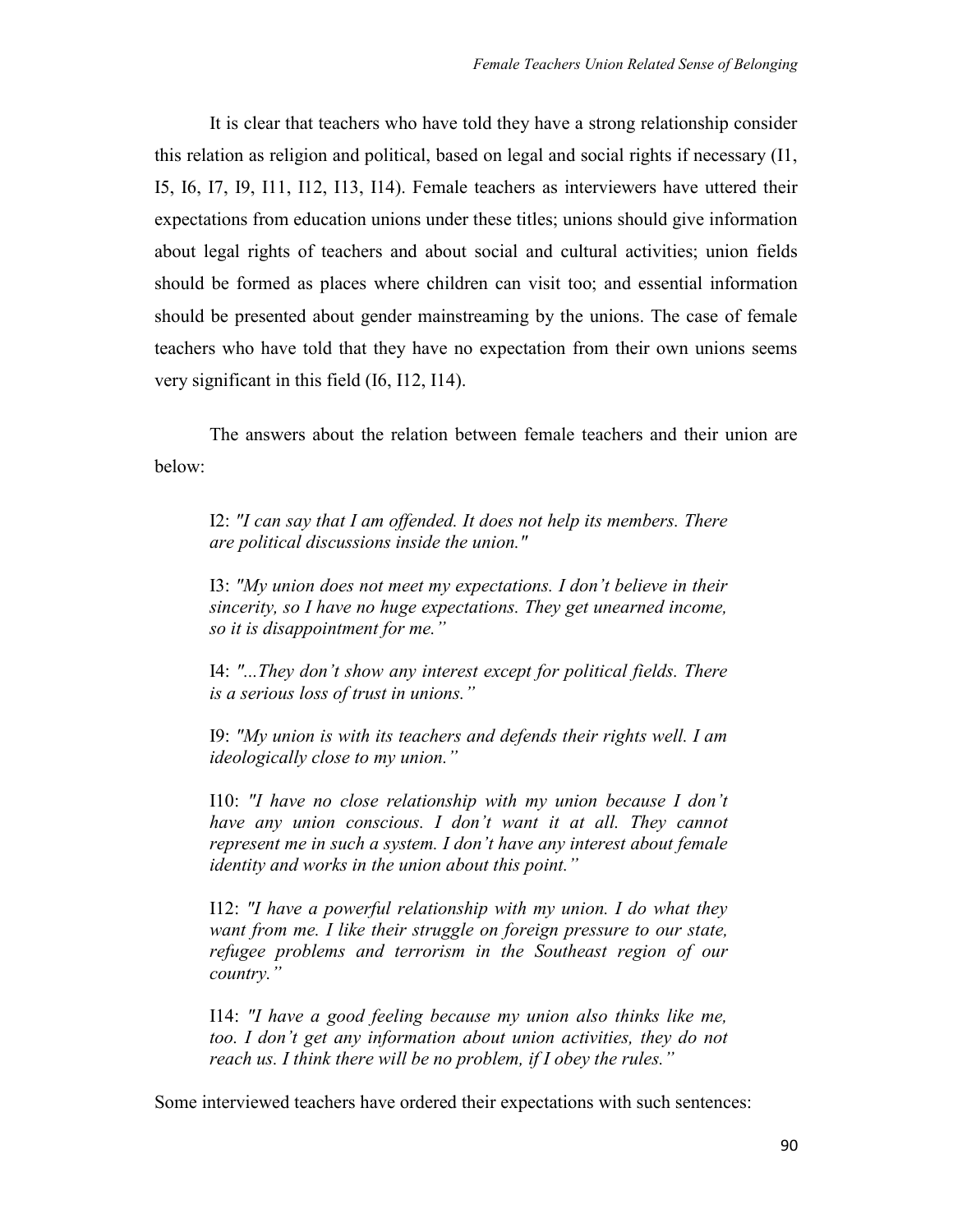I2: *" I want cultural, educational and art activities to be done...*

I5: *"Especially for men, it can be given instructions about gender mainstreaming, roles in family and woman history. Social and cultural activities will power the union identity. LGBTI educations can be given too; because there are some problems in practice inside union process."*

I8: *"They can give information about legal struggle more."*

I4: *"There can be more activities in order to raise awareness about union life."*

I12: *"We already do everything. I don't have any special expectation."*

I13: *"There is deterioration in terms of social relations. At this point, mothers play an important role. Female teachers can get trainings about this problem as mothers."*

### **Conclusions**

Unions take the power from their members' active participation and form their union life depending on the members' decisiveness as a subject. Therefore, unions are one of the important means of class struggle. Unions play a role for transforming the life on behalf of workers through the equality of all members and their joint effort. While there are trials to solve the problems of union life, it is known that the voice of union members involves some solutions to those problems as well.

In this study, female members' and executives' relations with their own unions (the most crowded 3 education union in Turkey) have been examined through their views. This research has found out some problems in education unions such as; gender mainstreaming roles are determiners about female members' representation and struggle in the union life, there is a male dominant understanding in these unions, operations in these unions are not democratic. Moreover, some clues have also been offered in order to enable female teachers' active participation in union process.

When taking into consideration this study's scope and reached data, organized female teachers in education unions in Turkey come from lower and middle socio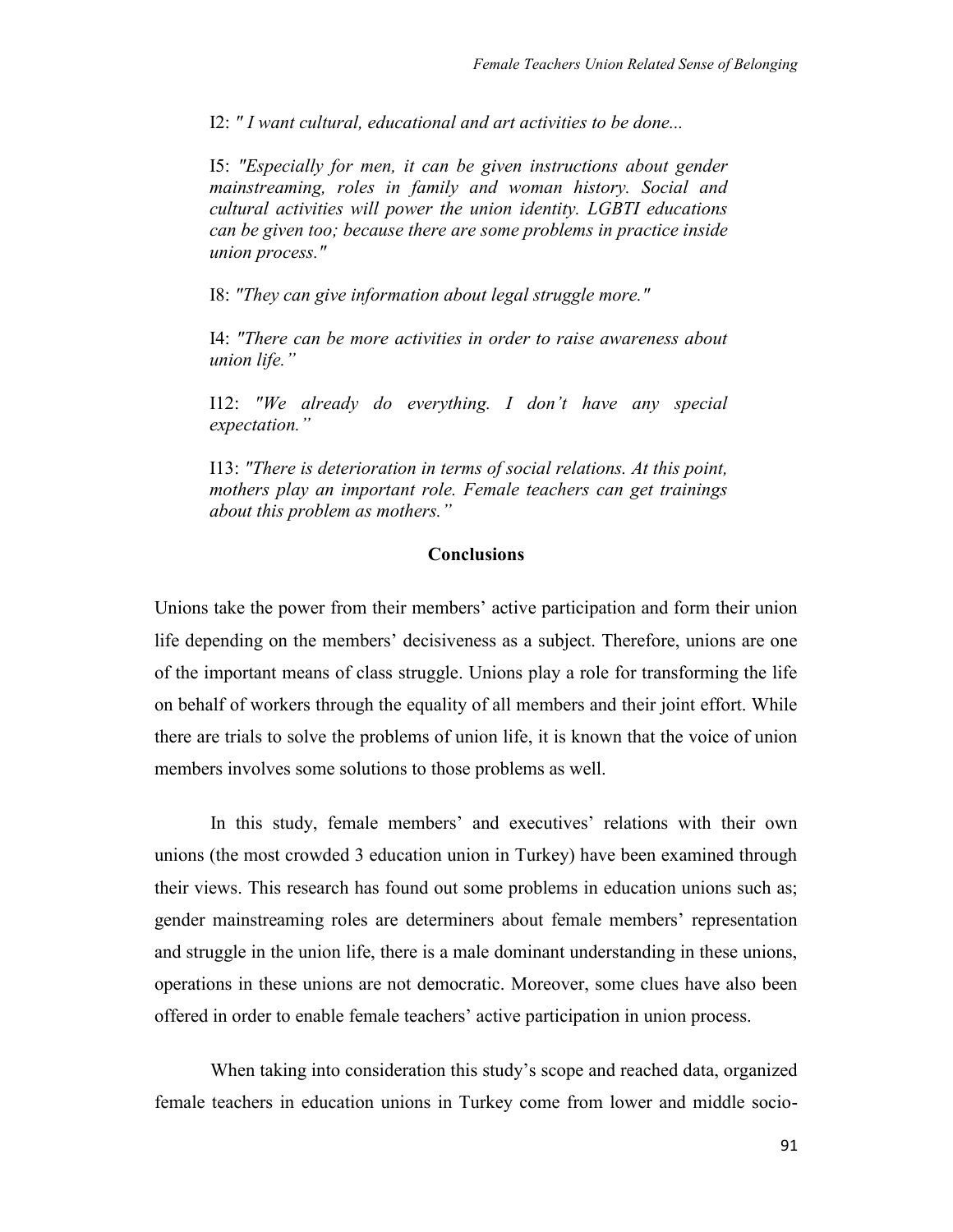economic classes. These teachers have described their families as conservative, patriarchal and modern socio-culturally. Therefore, it has been determined that woman teachers have been grown up mainly in traditional family forms. However, all these statements have been formed on the basis of "male" understanding. The settings female teachers have grown up and social roles burdened on them effect their opinions and attitudes about the union process.

The shape and aim of female teachers' enrollment in unions reveal their attitudes to follow union struggle and include in this field. It is seen that political and ideological reasons become priority while organized female teachers become a member to unions and remain as a member, indeed. Additionally, legal and professional rights, and the need of a social environment are some of the main motivations for female teachers. In this sense, none of the female teachers have told that they have read the standing rules and programs of their own unions and they have joined that union based on those justified ideas. It has been understood that the majority of female teachers become a union member in later years of their professional life. Such a table shows that there are some inadequacies in the matter of unions' role in creating union awareness in education faculties and contacting with teacher candidates. Regarding to this, female teachers' membership have come true by means of friend effect, union trips and workplace representatives. It has been observed that group culture, working and living conditions, and social environment have influenced member preference (Seçer, 2009). It is significant that some female teachers have become a member without any union awareness, but just under the thumb of their husbands, director's force or irrelevant people's guidance. This situation results in the limitedness of relations with the unions. As reasons for enrollment in unions, current issues and arguments about education field and subjects about educational contents have not been stated. Accordingly, it creates such an impression that teachers who should be the active subject in the education field do not have any initiative in order to tackle educational issues and transform the field by being organized. Furthermore, female teachers do not have any requests regarding woman identity and even they discuss social gender issues with the unequal,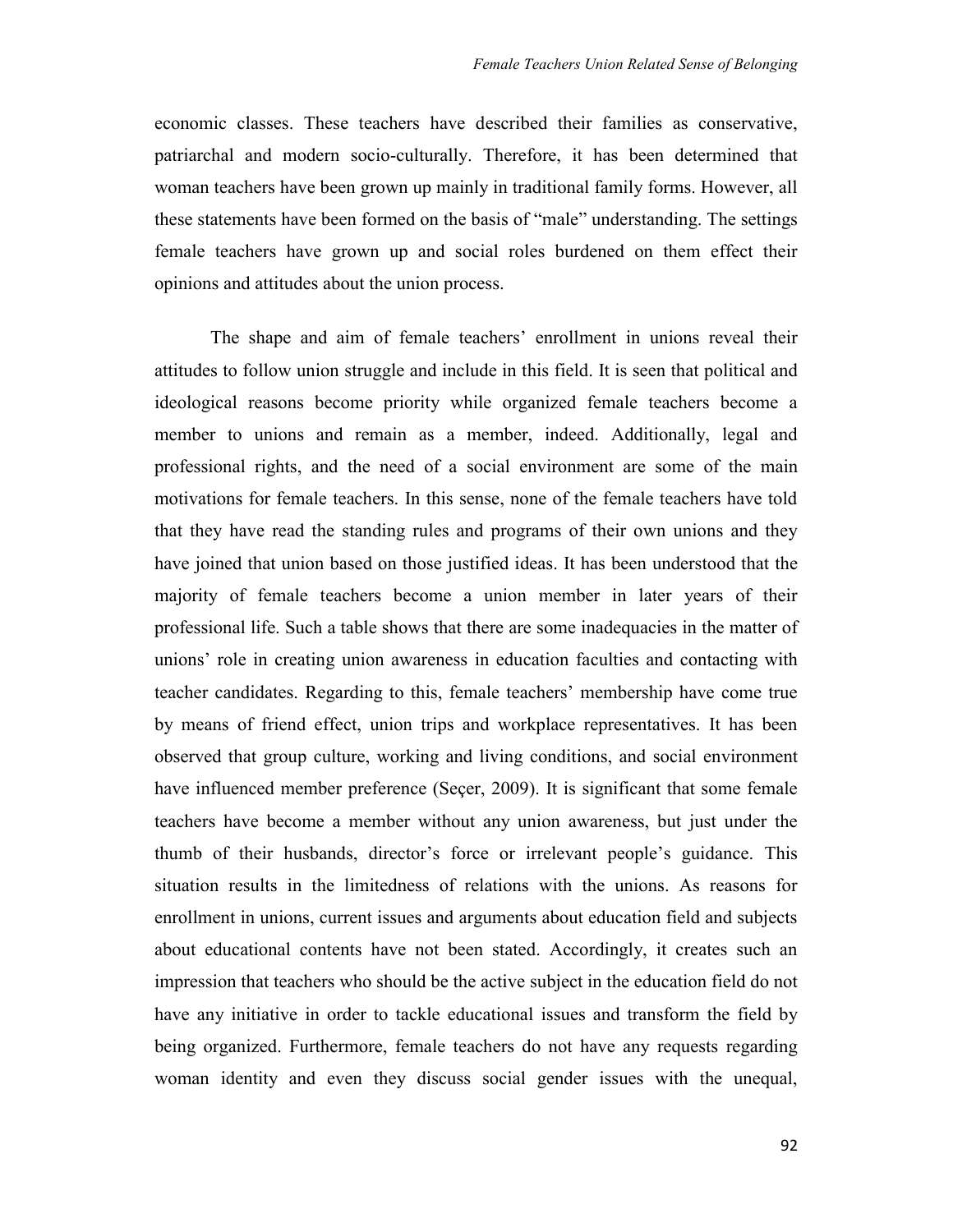acceptances. Consequently, all these attitudes of female teachers' clearly show that it is necessary to plough on these issues.

The level of female teachers' observing and participating in union life seems very painful and contradictive. Excluding executives and representatives, it is seen that none of female teachers in education unions read the union publications regularly. Female teachers have told that they just look through the publications briefly, follow the social media accounts, but don't do detailed readings. At the same time, they do not seem willing to attend the meetings and similar activities. Female teachers clarify their unwillingness through such subheadings; they consider union activities as waste of time, these activities don't seem interesting, they have no need to attend union activities and gender mainstreaming roles prevent them to attend. There are also some female teachers who want to attend union activities, but have difficulty because of family responsibilities and limited information.

Public demonstrations are one of the main courses for unions' gains. It is clear that there is an inseparable relationship between the 'street' and 'democracy'. Besides, it is necessary that public demonstrations should be discussed as an inevitable piece of union life in terms of expressing union requests and getting substantial results ultimately. However, interviewer female teachers' ideas and attitudes towards public demonstrations have displayed the paradigm in the understanding of 'street'. Primarily, it is observed that the minority of interviewer female teachers has attended the demonstrations. Female teachers who are members of Eğitim Sen and Türk Eğitim Sen seem more positive about public demonstrations. Nevertheless, these teachers have stated such issues as not trusting in their own unions, not being able to get substantial results, and refraining from possible physical attacks. One of the most remarkable determinations in this study is female teachers' (members of Türk Eğitim Sen and Eğitim Bir-Sen education unions in Turkey) emphasis on disapproval of public demonstrations. Within the scope of the same question, it has been understood that some of the female teachers read public demonstrations as political and religion based activities contrary to expressing union requests. Additionally, some statements of those who are not attending public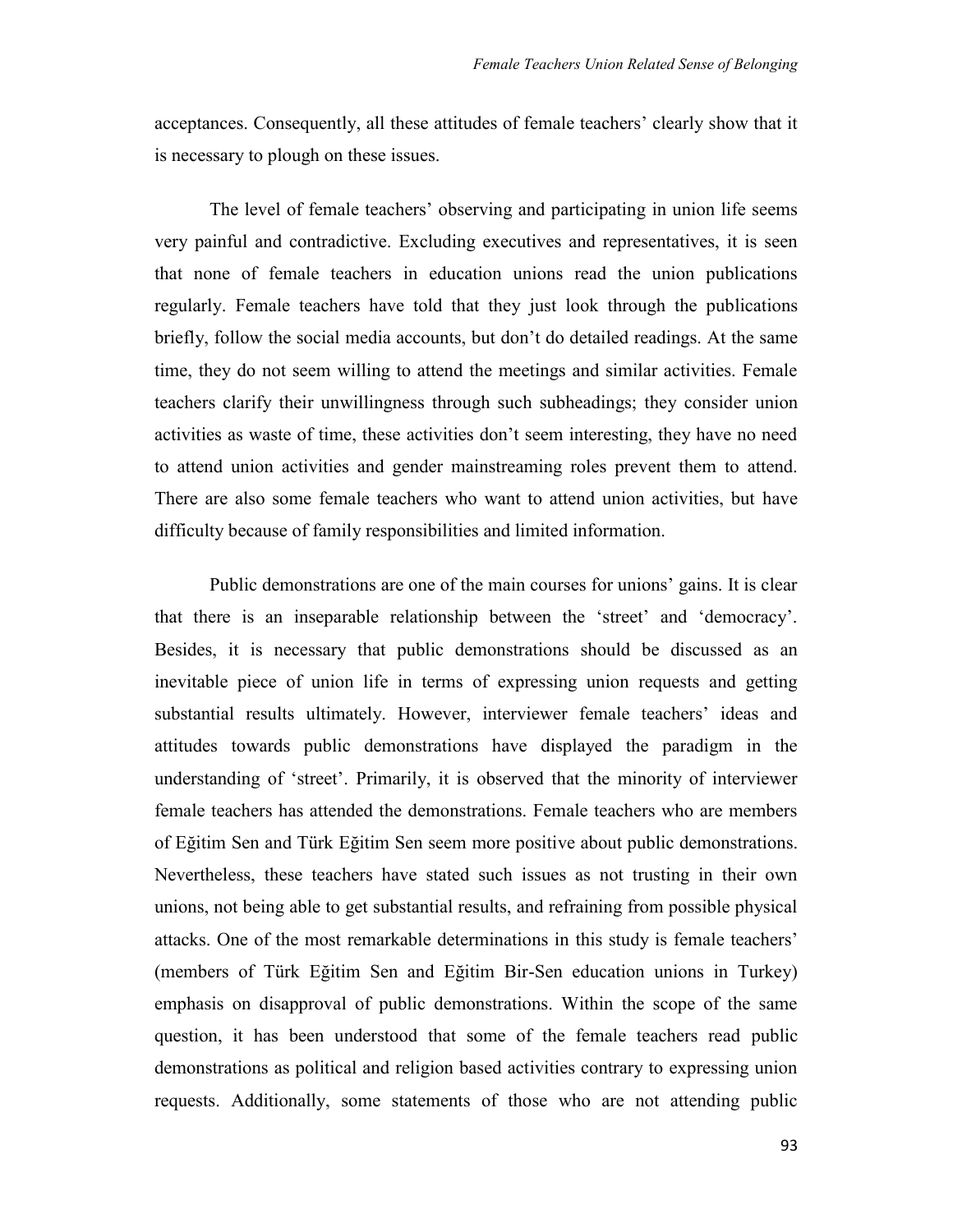demonstrations are valuable. For instance; education unions' taking part in politics, prevention of gender mainstreaming roles and female members' perception about themselves as being abused by unions are main questions in female teachers' mind.

It has been observed that interviewer female teachers are unwilling to attend managing bodies of their own unions. Besides being reluctant for managing bodies, female teachers have specified that gender mainstreaming roles such as taking care of children, doing the housework, responsibilities for husbands can pose obstacles, even if they have a wish to attend. After all, it is clearly seen that female teachers have internalized gender mainstreaming roles in their life. In addition to these issues, female teachers have such basic problems while participating in managing bodies in education unions; feeling incompetent for such responsibilities, facing with difficulties when they become executive candidates, male-dominant practice of the unions, ideological discrepancies in the unions, and the conception about the unions as career steps. All these arguments lead us to the conclusion that "solely women who have a tough and fighter personality can take place in the managing body of unions" (Tokgöz, 1994).

It is seen that the relationship between the female teachers and their organized unions is weak. One of the main reasons is the problems in union process and practice. Likewise, social realities women are included in determine their interests, feelings and ideas (Spring, 1975). The situation of not being an active subject in union process make female teachers skeptical, having no interest for union activities and not attending the executive branches. Even though there are some female teachers stating that they have a close relationship with their unions, it is essential to express that these relations haven't been set up on trust and equality criteria. When studying the statements of female teachers, expectations from education unions are limited to legal support, social relations and professional requests. A majority of female teachers has suggested that their expectations have not been fulfilled by teachers' own unions.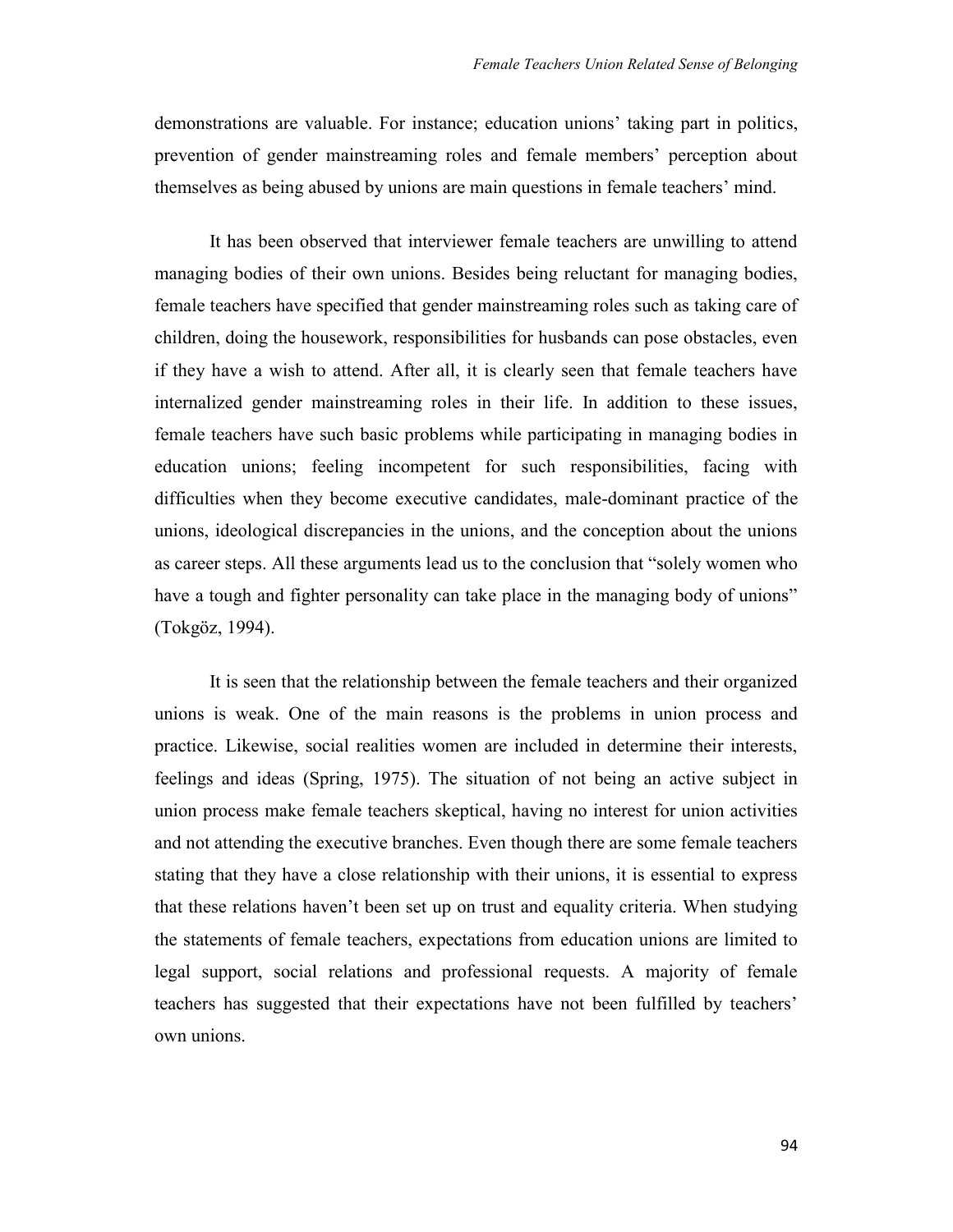Female teachers as interviewer have uttered their expectations from education unions under these titles; unions should give information about legal rights of teachers, social and cultural activities; union fields should be formed as places where children can visit too; and essential information should be presented about gender mainstreaming by the unions. Finally, the case of female teachers who have said that they have no expectation from their own unions constitutes another study subject.

While gender-based inequality is a structural problem in the society, capitalist functioning is an important basis for the continuation of this inequality.

The current problem cannot be considered separate from the class struggle in this sense. The current problem cannot be considered separate from the class struggle in this sense. Therefore, in today's capitalist society it is necessary to widen the field of struggle with existing inequality since the laboring women are not only suffered from their class identity but also because of the identity of women.

Some of the women who are exposed to similar inequalities in women's unions due to the identity of women are not even aware of this oppression. Awareness can only be achieved through awareness of individuals.

### **Suggestions**

Depending on the research, researchers' suggestions were shared following:

Education unions should review organization models, understandings, aims, and struggles with participation of members and conscience created by unions' own historical responsibility. In addition to this, unions should make an effort to internalize these issues.

Education unions should be in contact with prospective teachers and concentrate on informative activities about unions.

Education unions should fight so as to get rid of personal, social, and union obstacles which prevent female members' active participation in union life. Unions should primarily start this fight in itself.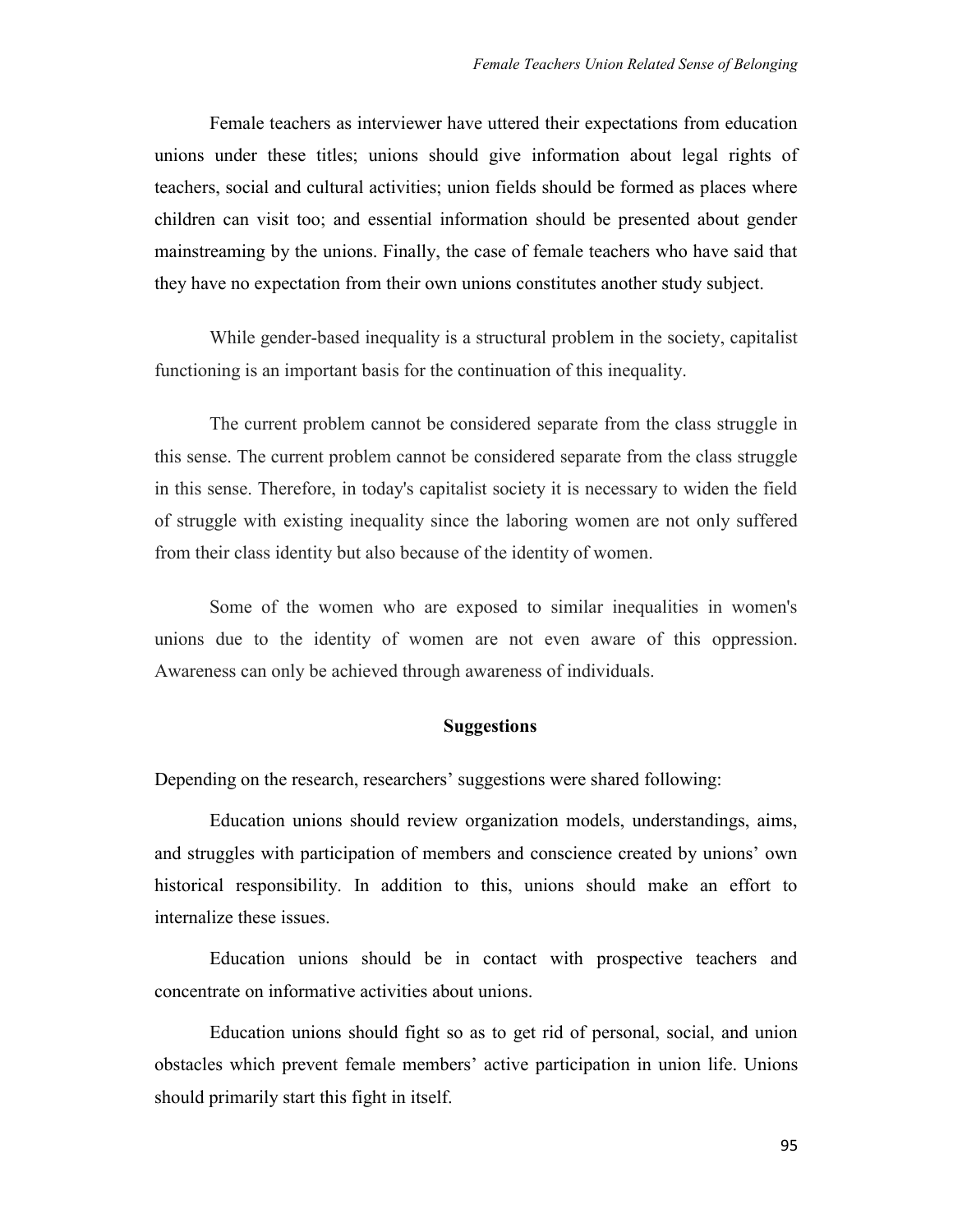Organizational arrangements should be made for female members' taking part in union management; this perception should be elaborated to break down male dominant understanding in unions.

Unions should establish closer relationships with their members and information flow belonging to union publications, activities, and protests should be run properly.

Union branch offices and union activities should be arranged in the manner that it will enable participation of female members.

Education unions should take responsibility in the direction of creating their inner democracy and building their struggle through members' demands.

Unions should care about education and practice directed to destroy male dominant understanding; likewise, unions should strengthen the sensitiveness in the matter of gender mainstreaming.

Union struggle should discuss issues in the union field and meet the demands of education workers. While doing this, basic awareness of fighting against political power in union life should not be lost.

### **Acknowledgement**

Authors are thankful to Lecturer Suna Karakaş for her help on review and revising the language of the manuscript and the anonymous reviewers for their valuable suggestions.

#### **References**

Aksoy B. & Günbayı İ. (2016). Eğitim Sen Üyesi Öğretmenlerin Sendikalarından Beklentileri. *Eğitim Bilim Toplum Dergisi. Vol. 14,* No. 54, pp.10-49.

Alican, A. (2007). Kamu Memur Sendikalarında Çalışan Yönetici Kadınlar. Süleyman Demirel Üniversitesi Sosyal Bilimler Enstitüsü Sosyoloji Anabilim Dalı Yüksek Lisans Tezi. Isparta.

Işıklı, A. (1990). *Sendikacılık ve Siyaset.* Ankara: Imge Publishing.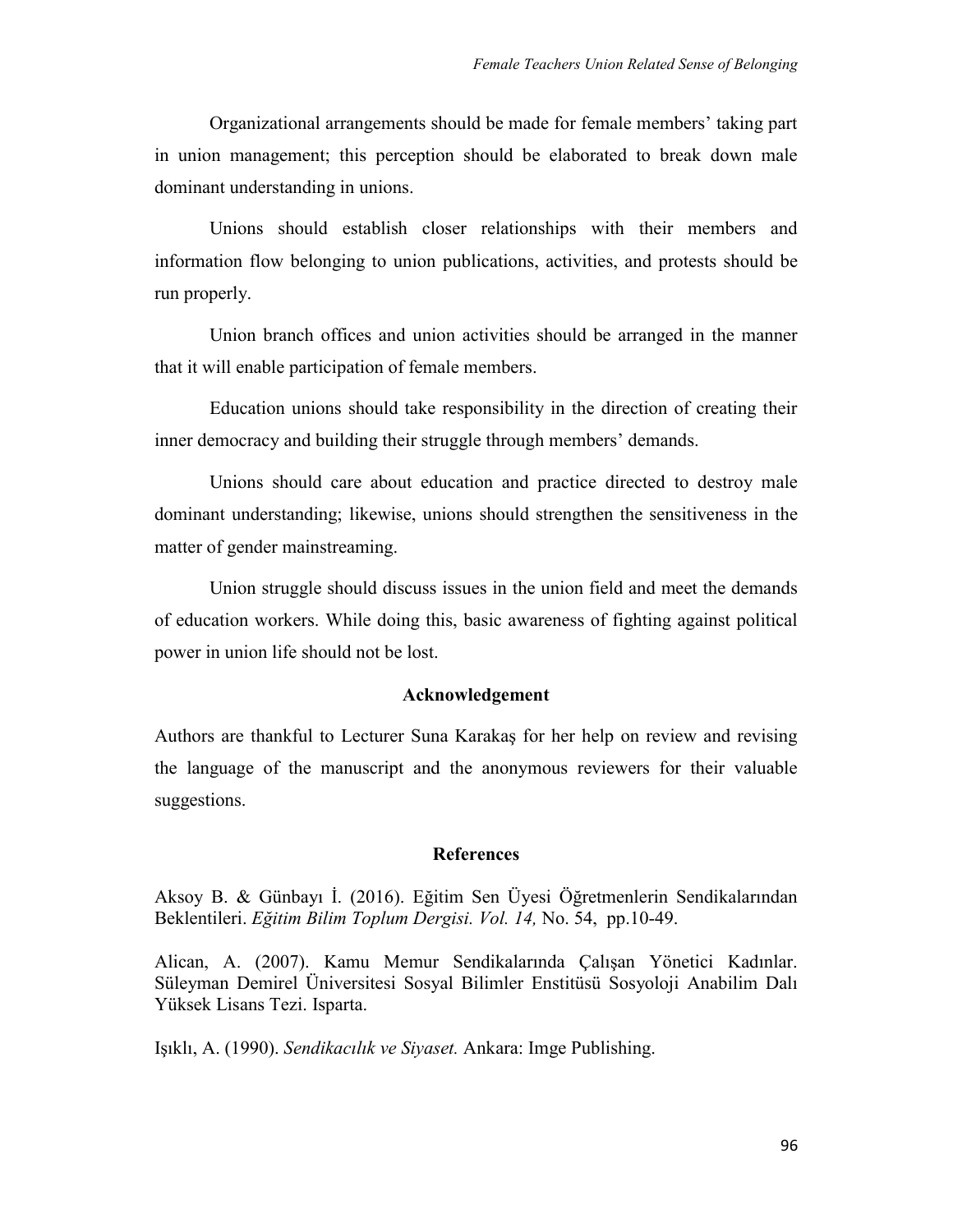Önder, N. (2013). Türkiye'de Kadın İşgücünün Görünümü. *Çalışma Dünyası Dergisi [Labor World]*, Vol. 1(1), pp. 35-61. Online: [http://www.calismadunyasi.gov.tr/ pdf/](http://www.calismadunyasi.gov.tr/%20pdf/sayi1/02.pdf) [sayi1/02.pdf](http://www.calismadunyasi.gov.tr/%20pdf/sayi1/02.pdf)

Seçer, B. (2009). Kadınların Sendikalara Yönelik Tutumları İle Cinsiyet Ayrımcılığı Algılarının Sendika Üyesi Olma İsteğine Etkisi. *Çalışma ve Toplum Dergisi*, 2009/4, pp. 27-60.

Spring, J. (1975). *Özgür Eğitim.* İstanbul: Ayrıntı Publishing.

Tokgöz, G. (1994). Kadın Çalışanlar ve Sendikal Katılım. *Ankara Üniversitesi SBF Dergisi*, Vol.49(3). pp.339-454. Online: <http://dergiler.ankara.edu.tr/dergiler/42/> 465/5346.pdf

Tokgöz, G. & Sayılan, F. (1998) Sendikaların Eğitim Programları Ve Çalışan Kadınlar. *Ankara Üniversitesi SBF Dergisi.Vol. 53 (1)*ss. 297-306.

Urhan, B. (2014). *Sendikasız Kadınlar, Kadınsız Sendikalar.* İstanbul: KADAV Publishing-Research.